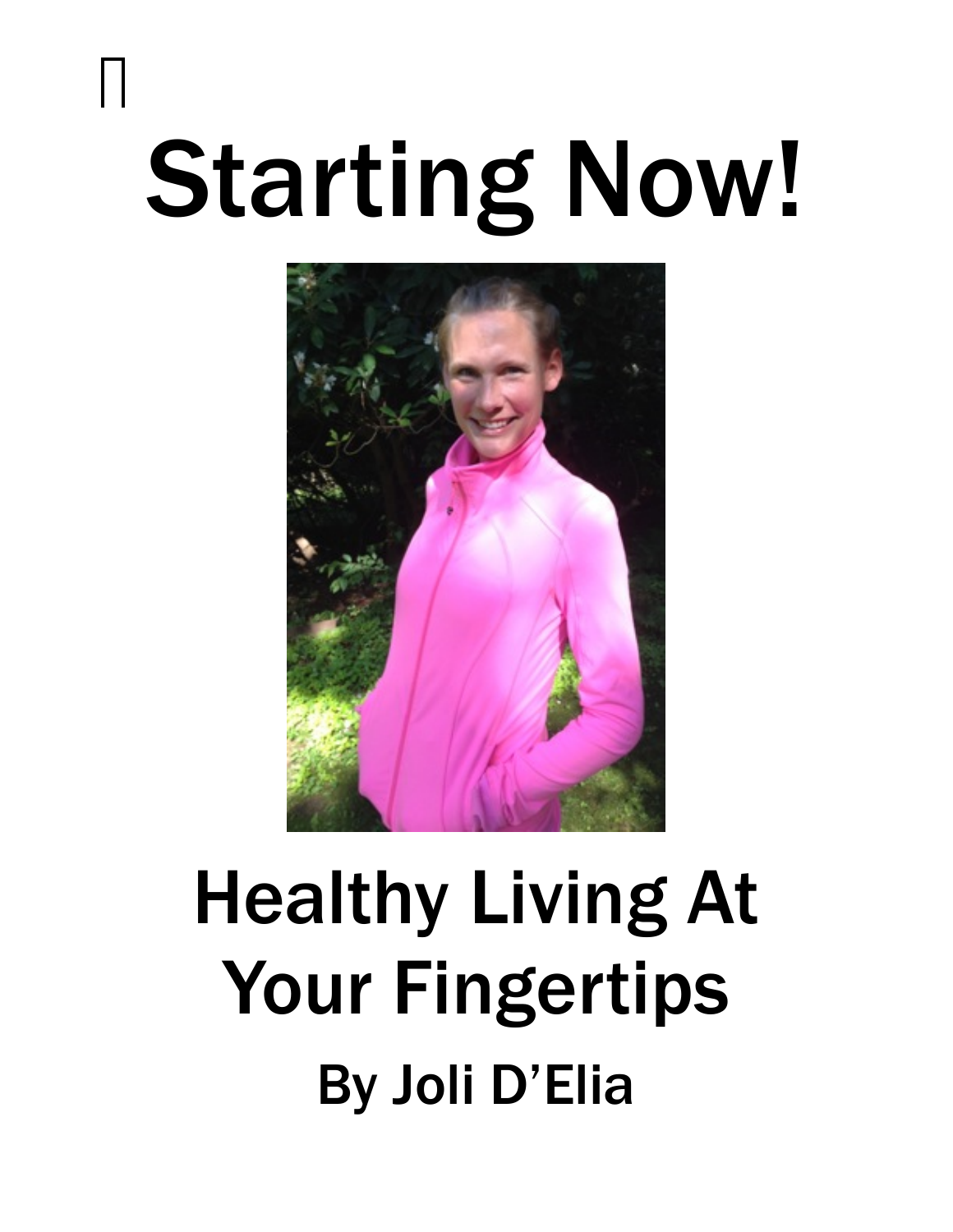**"Starting now!"** Two simple words uttered countless times, by countless women. And while the declaration feels empowering, following through invariably falls flat. In the end, the resulting pattern of starts and stalls yields inconsistent health returns and a super sized portion of frustration. As a fitness coach for thirteen years, I've watched dozens of driven, motivated, successful women struggle with consistency, and I found myself asking, *Why doesn't it stick?*

I think the answer to that question is that so often when women embark on a diet and exercise regiment, they don't truly change their routine. Instead, they workout too rigorously, exhausting their bodies, while restricting, substituting and feeling denied of food. That is not a permanent solution to health or weight loss, nor is it any way to live. To truly restart our lives and health, we have to rework how we live day to day, week to week, month to month, and year to year. Exercise and healthy living decisions have to become daily habits and not extraordinary efforts.

**Starting Now** is your daily reference guide to healthy living. I will provide various options for meals, snacks, and workouts - all of which are REALISTIC and SATISFYING. Simply select what sounds good to you! There will be "Rules" provided for nutrition and exercise to help manage daily behavior. By following my simple meal plans and exercise routines, you will have a clear cut path to success.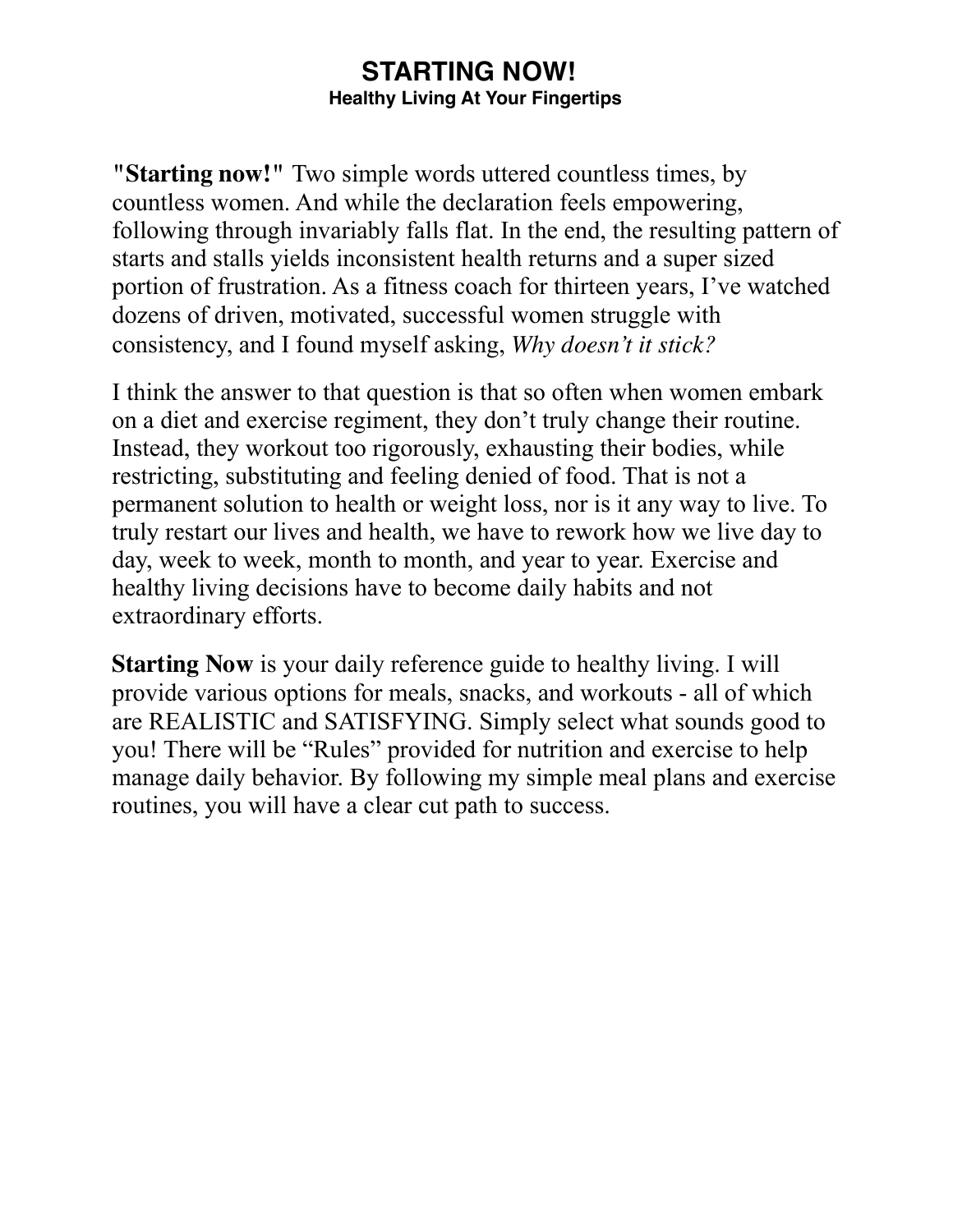# **FOOD RULES**:

All the meal suggestions can be tweaked. If you do not like a particular vegetable, protein, grain, or any food group, feel free to swap it out with another food from that same food group - see food list for options. But it is VERY important to keep the healthy fats and proteins in each meal! If anything gets cut, make it the starch/grain.

If you are trying to loose weight, omit the starch from 1-2 meals and 2 of the snacks. But please keep grain in your diet! Best to eat foods that have been minimally to not processed at all! In their natural form is best.

Healthy living is easier when you do not have to put too much thought into your meals. This is why there are only a handful of meals in the rotation. I tend to eat the same breakfast and lunch 2-3 times a week...feel free to repeat meals if they are ones that you prefer.

You should be starting and ending the day with a full glass of water - in addition to drinking water throughout the day. A glass of water should be the FIRST thing you put into your body each day.

Breakfast should be consumed within the first hour of waking. Or at least started - I typically start with a banana and nut butter, then a bit later will have my granola bar.

The amount of food is based on a 14-16 hour day with 3 meals and 2-3 snacks. If you need something post dinner, pick from the snack list.

A key rule to remember is not to double up on starches. If you have a sandwich for lunch, do not also have a starch on the side. The multigrain bread you are eating should be the only grain at that meal. The same applies to pasta and rice dishes.

You can also put snacks together to form your lunch. I like the turkey roll-ups, a hard boiled egg, and some snap pea crisps!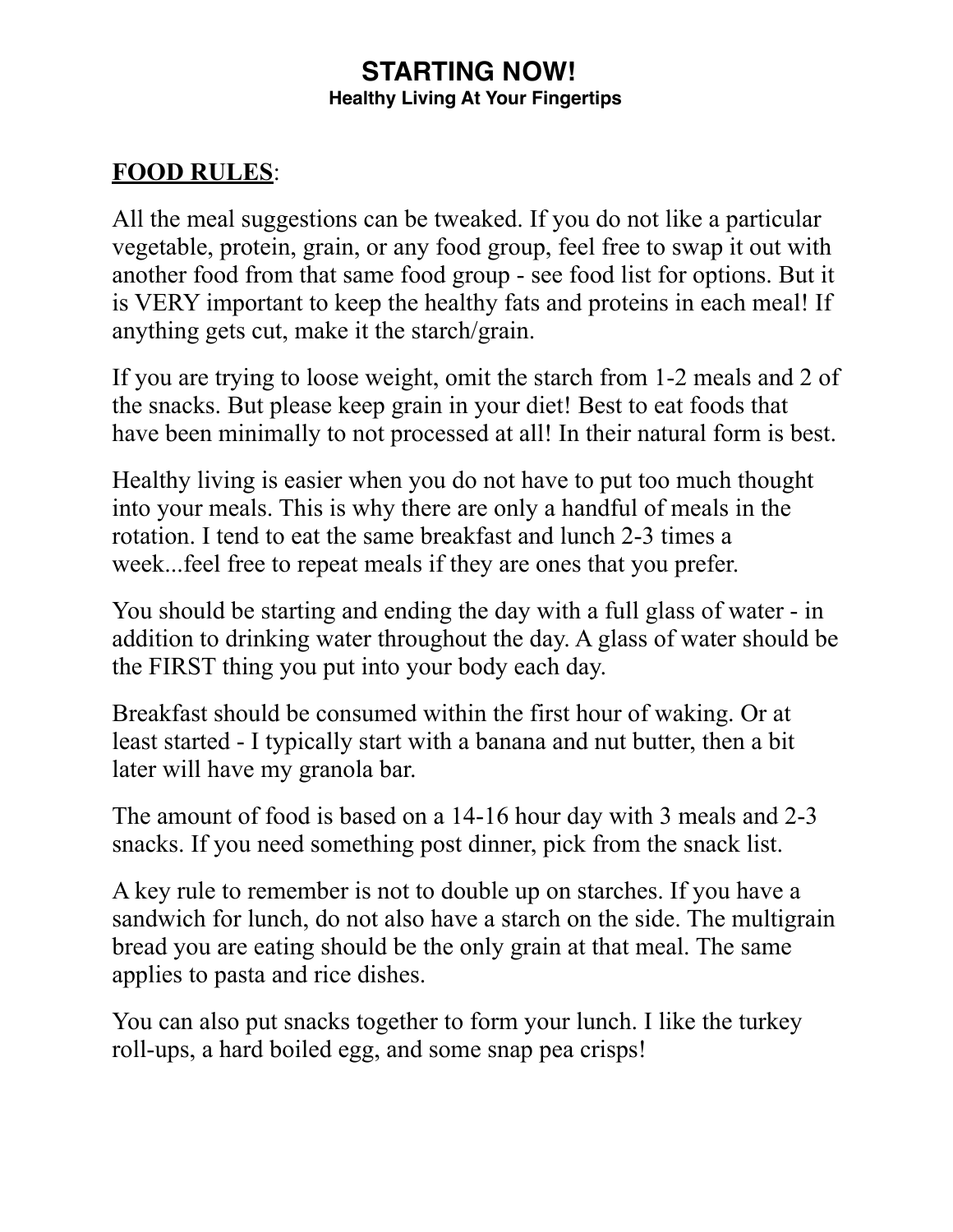With the understanding that not *every* meal will be in your control, choose your entree wisely when dining out. Stay away from cream sauces and fried anything..if you are a red meat eater, here is your time to splurge as I do not incorporate red meat in the meal options.

All the dinner recipes are typically two servings - simply double or triple the recipes as needed. If cooking for one, know that HALF should go in the fridge for leftovers.

#### **Beverages**

Water: As much as you want.

Sodium free seltzer water(flavored): As much as you want.

Coffee/Tea: Keep caffeinated beverages to no more than three 6 oz cups per day.

Decaf tea: As much as you want.

Alcohol: This is meant to be a realistic lifestyle plan, so let's be honest; many of us like to unwind with a drink. I am an unapologetic beer snob and enjoy a beer almost every night. The key is to keep the number of drinks at or under 2.

Soda & Diet Soda: None. I know this sounds extreme, but both variations spike your blood sugar while offering ZERO nutritional value. Start the process now of reducing(one at a time) the number of servings you consume per day until you have eliminated it from your diet.

Juice: Very sparingly. Most of the nutrition from fruit is IN the fruit, not its juice. Better off eating an orange or an apple.

Vitamins: There seems to be some controversy about how much we need and what is overkill and potentially harmful. I have chosen to take a children's calcium/vitamin D gummy. Just a little extra along with a balanced diet has been an effective approach.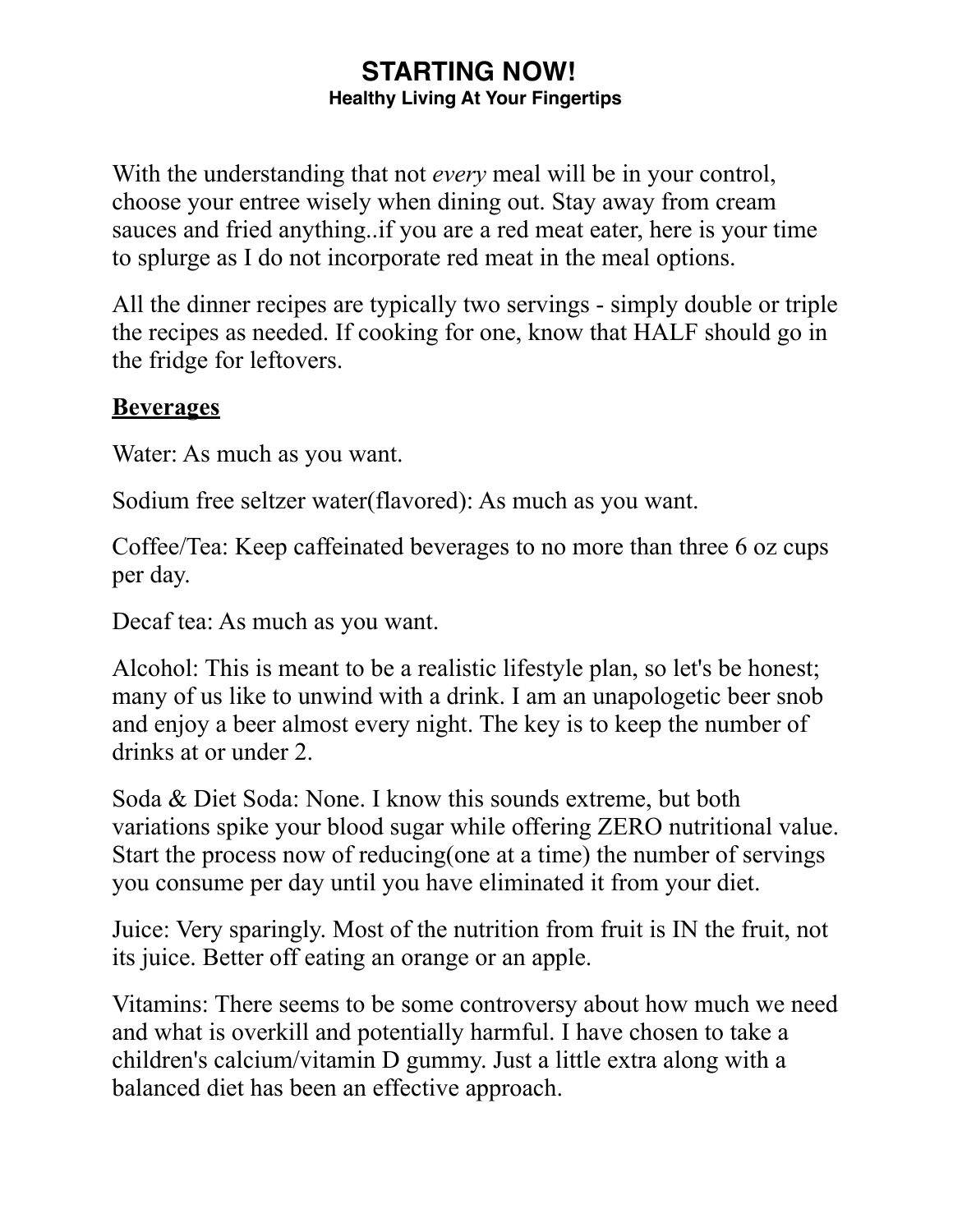# **Breakfasts**

All include a tea or coffee with milk, or milk substitute. Use only natural sweeteners - work on lowering the amount of sweetness you expect from your morning beverage. I drizzle honey and cinnamon in my almond milk morning latte.

S**crambled egg** with salsa on a piece of whole grain toast or a small whole grain flat bread and a banana

**Banana** with 2-3 tablespoons of a nut butter and a granola bar made with whole grains that contains less than 10 grams of sugar

**Scrambled egg** with chopped peppers and feta and a side of strawberries mixed with some whole grain granola

**Bowl of whole grain, low sugar cereal** with blueberries and a hand full of nuts

**Whole grain oatmeal** drizzled with honey, walnuts, and sliced banana

**In a rush?** Whole Grain Protein granola bar with under 15g of sugar and a banana

\*Remember-if omitting anything from the meals, make it the starch.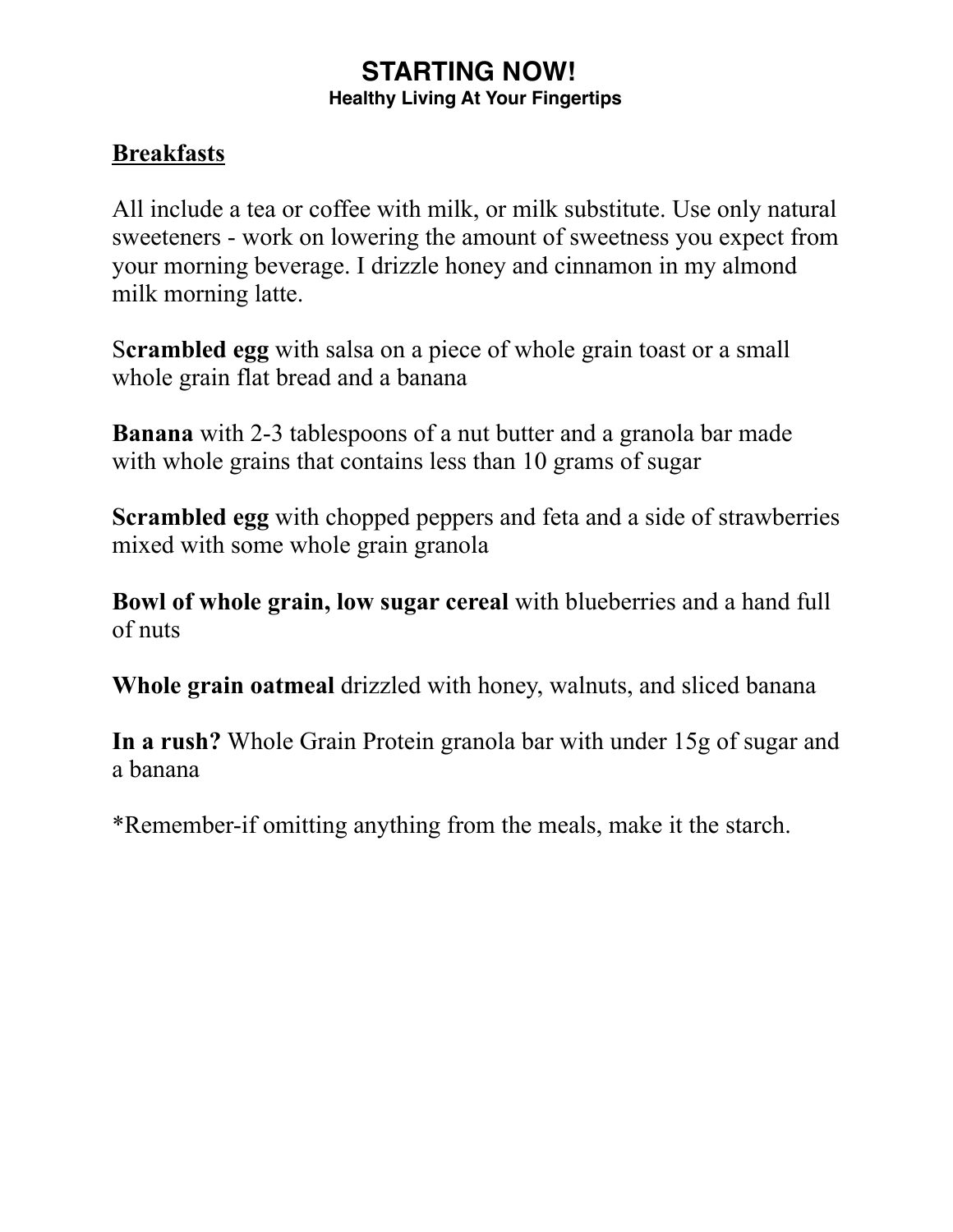#### **Lunches**

I find it helpful to finish the lunch with a lemon/lime or mandarin seltzer. It stops the cravings for more food and is very refreshing. I frequently pop a vitamin C sucker for a sweet fix after lunch.

# **Roasted squash salad**

-Arugula lettuce(pre-washed bag) -Pre cut butternut squash -1/2 large avocado or 1 whole small-the organic ones run small -chopped Walnuts

Roast the butternut squash with a drizzle of olive oil, salt, and pepper at 375 degrees for about 25 minutes(This can be done ahead of time and stored in the fridge).

Toss the lettuce, avocado, walnuts, and about a cup of the squash together. Drizzle with extra virgin olive oil, a sprinkle of sea salt and enjoy!

#### **Flat bread salad**

-Whole wheat(Sprouted Wheat is ideal) Flat Bread -1/2 avocado -1-2 slices of "all Natural" Turkey -Arugula lettuce

Spread the avocado over the bread, and lay the Turkey over the avocado. Top with lots of lettuce, a drizzle of olive oil and sprinkle with sea salt.

This can be picked up as an open face sandwich, eaten with a knife and fork, or folded into a wrap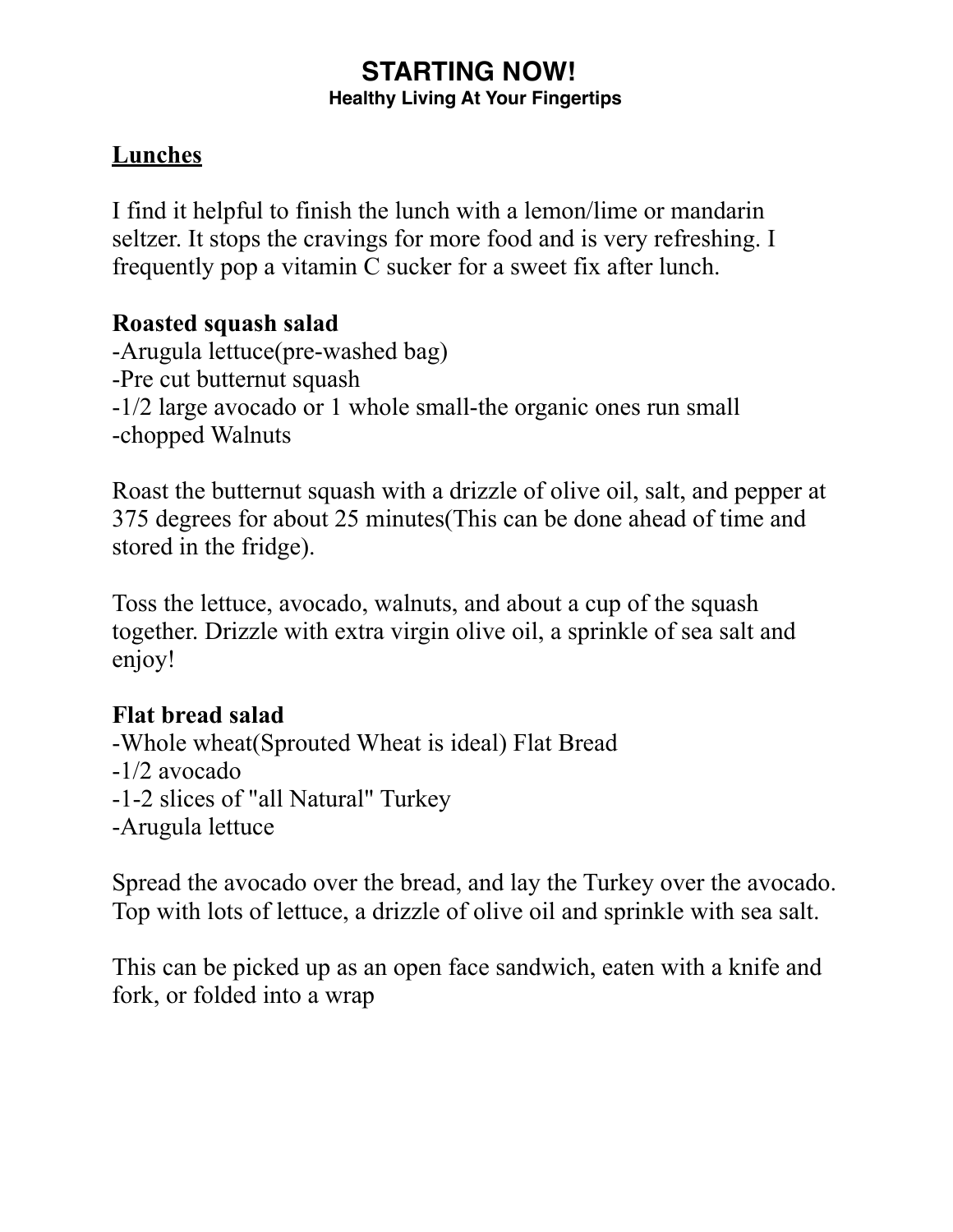**Healthy Living At Your Fingertips**

# **Snacking lunch (good for when you are doing ten things all at once)**

-Rice or Nut chips (about 15) dipped in salsa(as much salsa as you want) -1/4-1/2 cup of nuts(dry roasted and reduced salt or Raw) -1 cup of plain low fat greek yogurt with a tablespoon of honey and cinnamon

#### **Bean salad**

-Lettuce -Black and red beans -Avocado -Chopped walnuts -Peppers -Celery -Sprinkle of feta cheese(optional)

Drizzle with olive oil and balsamic vinegar and a sprinkle of sea salt

#### **Flatbread pizza**

-Whole wheat(sprouted wheat is ideal) flat bread -Arrabbiata Sauce -Chopped peppers and onions -Sprinkle of shredded cheese

Bake at 375 degrees for about 10-15 minutes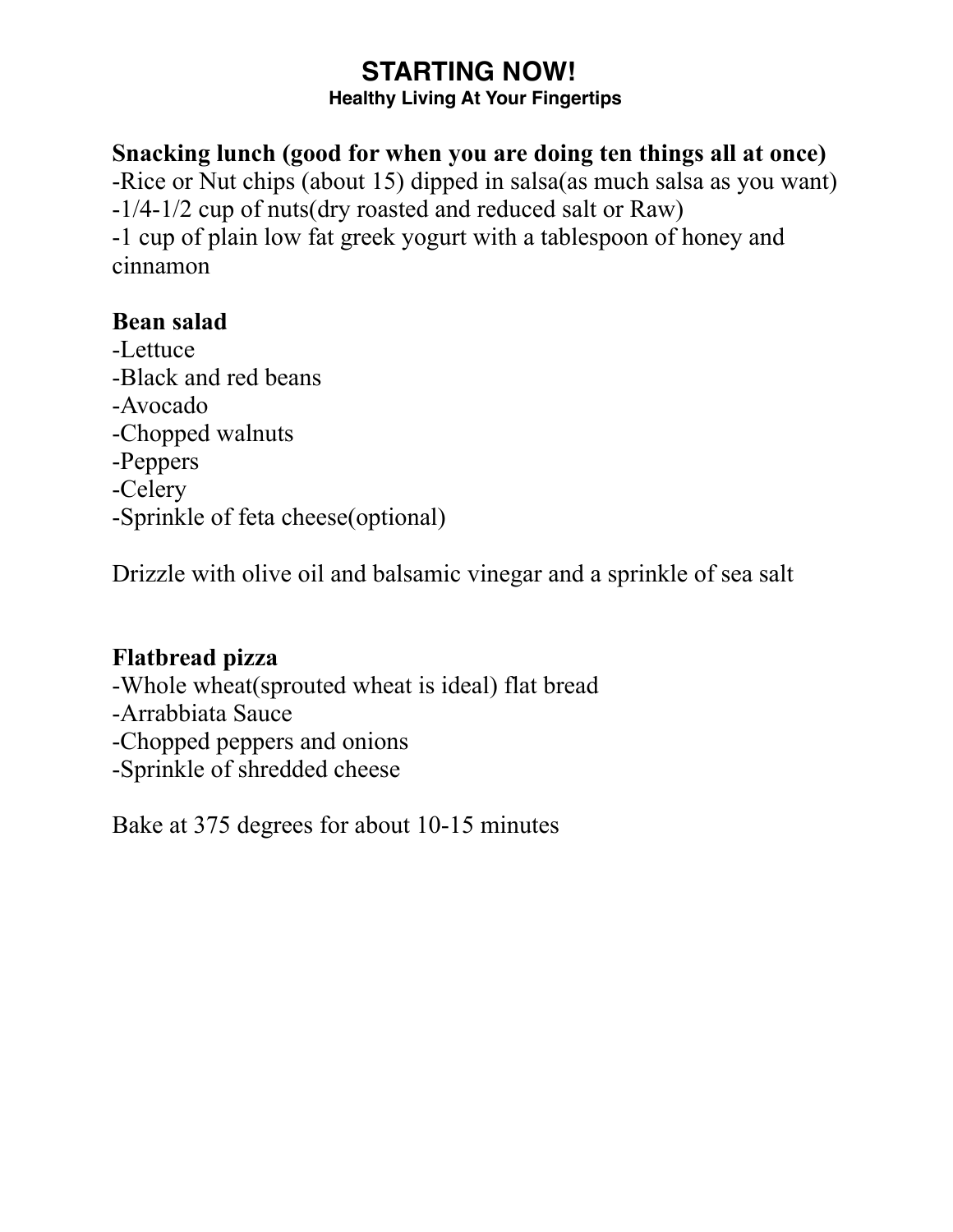**Healthy Living At Your Fingertips**

#### **Garden lentil salad**

-Lettuce -Chopped peppers -1/2 cup Steamed Lentils -1/2 avocado -Chopped Celery -Salsa as a dressing -1 Whole wheat or whole grain flat bread on the side

#### **Veggie burger**

Serve over Arugula and diced 1/2 avocado. Top with Salsa

#### **Sandwich**

Peanut Butter and Jelly on Sprouted Whole Wheat bread with a side of low fat cottage cheese. If you choose this lunch, the afternoon snack should include vegetables

#### **Multi grain english muffin**

Spread 1 avocado (1/2 if it is a large avocado) on toasted muffin, and sprinkle with sea salt and crushed red pepper flakes. Top with lettuce for added nutrition. This can also be a snack with just one half of the muffin.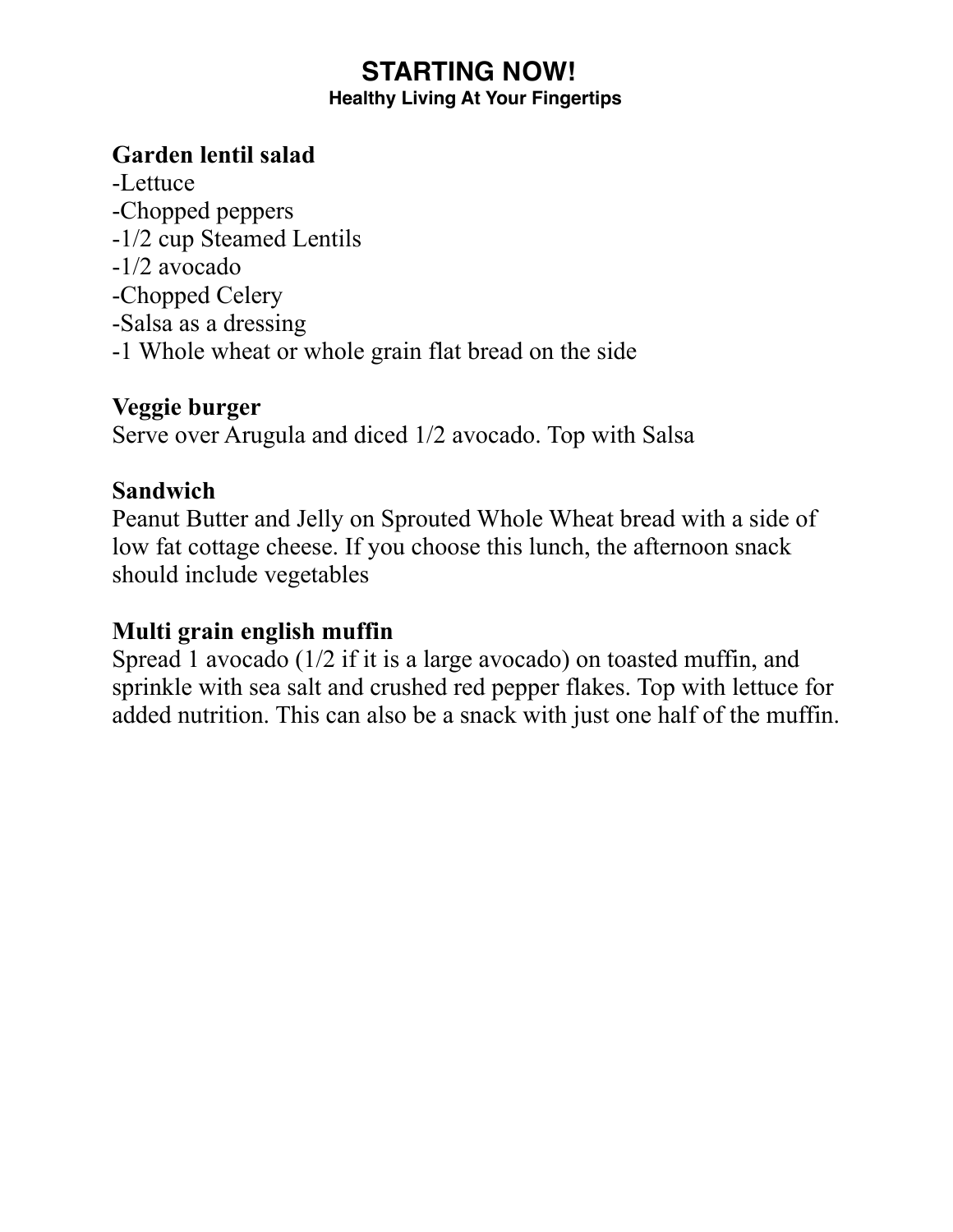**Healthy Living At Your Fingertips**

# **Dinners**

# **Multigrain blend with turkey bacon and chicken sausage**

- -1 bag of a frozen multi grain blend
- -1 chicken sausage
- -2 slices of turkey bacon chopped
- -Crushed red pepper flakes

Heat 1 tablespoon of olive oil in large skillet. Add 1/2-1 teaspoon crushed red pepper flakes and then add the meat. Sauté until bacon and sausage are browned.

Stir in frozen grain and veggie blend and continue to cook until the entire mixture is heated through.

Option: sprinkle of parmesan cheese on top.

# **Spaghetti bolognese with roasted broccoli**

-1/4 box of sprouted whole wheat spaghetti -Frozen all natural pre-made turkey bolognese -Chopped broccoli

Place frozen turkey bolognese in sauce pan to defrost and heat through while cooking the noodles. Spray broccoli with all natural olive oil and sprinkle with sea salt and pepper. Roast for 15 minutes at 375 degrees.

Once the cooking and prep is finished, mix all together and split between 2 bowls

Option: **SPRINKLE** with Parmesan cheese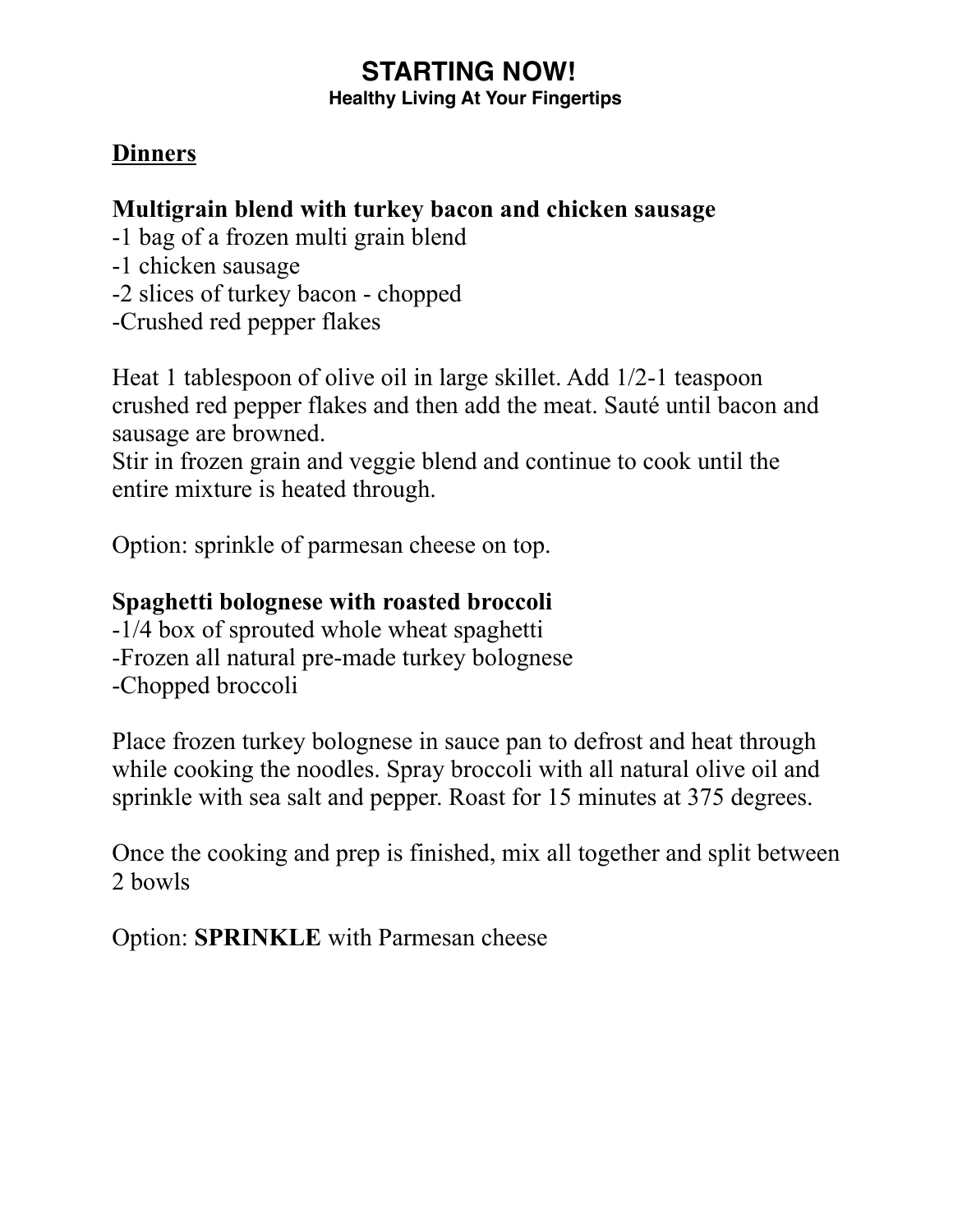**Healthy Living At Your Fingertips**

#### **Roasted salmon**

3/4 - 1 LB Wild salmon -Brussels sprouts (half a bag) -1 Sweet potato Note: I always line the baking sheets with aluminum foil-it makes for an easier clean up!

Preheat oven to 375 degrees

Pat the salmon, and drizzle with olive oil. Sprinkle with sea salt, black pepper, and rosemary. Place on a baking sheet (15 minutes cook time)

Dice the entire sweet potato and place on a baking sheet. Also drizzle with olive oil. Sprinkle with sea salt, black pepper, and rosemary (45) minutes cook time)

Wash and peel a few leaves from the brussels sprouts. Cut them in half and arrange on a baking sheet. Drizzle the vegetables with the olive oil, sea salt and pepper. (30 minutes cook time)

The potatoes go in first. After about 15 minutes, put the brussels sprouts in. And the fish should cook for the last 15 minutes. You can use a toaster oven for one of these items to keep it separate and a little easier with the timing.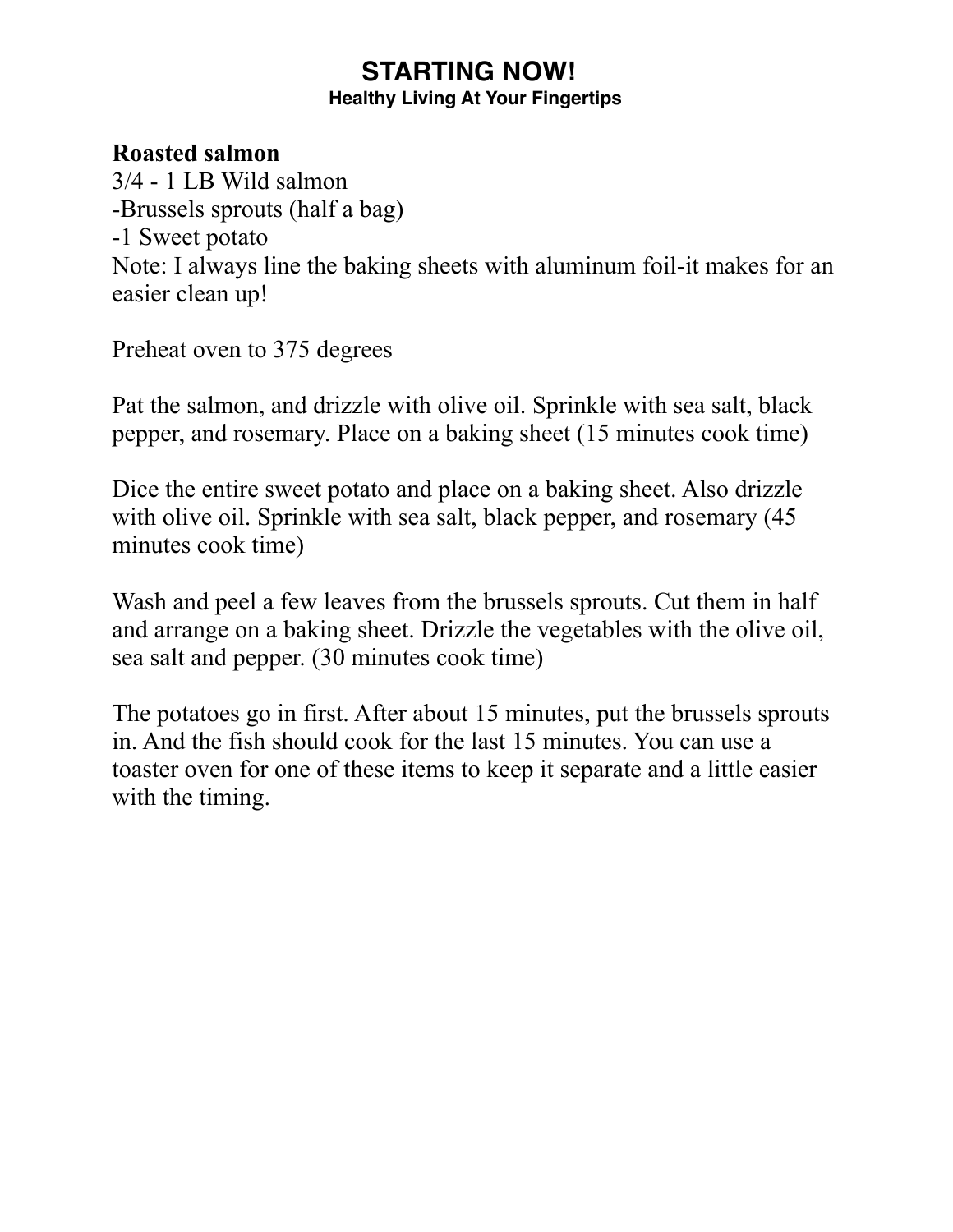**Healthy Living At Your Fingertips**

#### **Turkey tacos**

-1/2 lb. lean ground white turkey meat -1/4 packet of all natural taco seasoning -1/2 diced onion -1 cup natural arrabbiata tomato sauce -Organic multigrain taco shells -Shredded lettuce -1/2 chopped avocado -Salsa Option: light shredded cheese to sprinkle on top

Heat a large skillet with 1/2 tablespoon of olive oil. Add onion and a dash of sea salt and pepper. Then add turkey and taco seasoning. Continue to cook while breaking up the meat until it is cooked through and slightly browned. Then stir in tomato sauce and turn the heat to low and let sit for about 10 minutes covered.

While this is sitting, prep all the veggies for the tacos and preheat the toaster oven to 275 degrees. Put in 2 taco shells per person and let them heat for about 3-4 minutes.

If there is any left over meat, and you are still hungry, feel free to finish the ingredients as a salad on your plate. Salsa is a great dressing!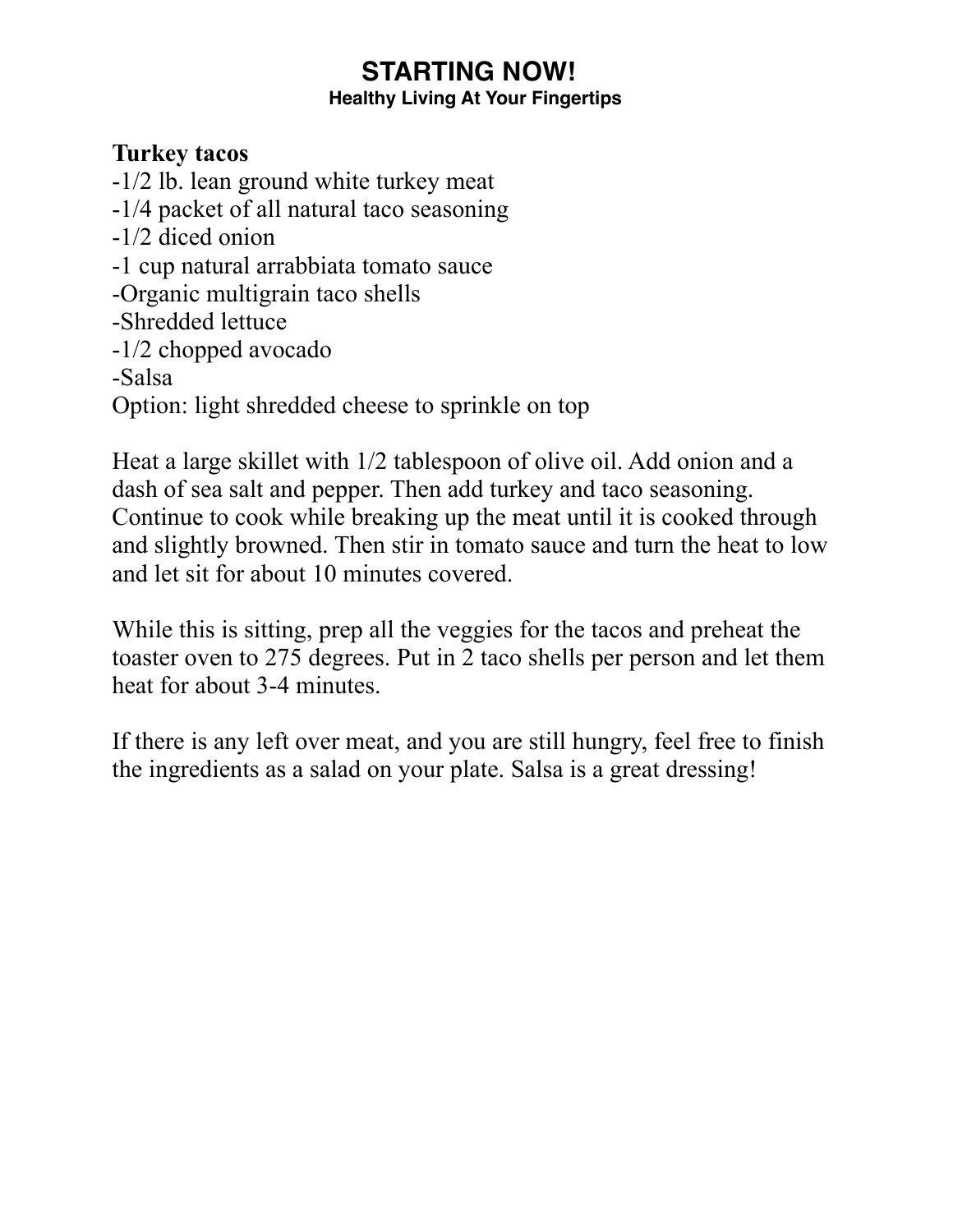**Healthy Living At Your Fingertips**

# **Shrimp over sprouted wheat spaghetti**

- -1 tablespoon of olive oil
- -1 teaspoon crushed red pepper
- -1/2 thinly sliced onion
- -1-2 cloves of chopped garlic
- -1/2-1 cup white wine
- -2 chopped tomatoes
- -2 cups shrimp(can be thawed from frozen)
- -A palmful of parmesan cheese
- -1/4 package sprouted whole grain spaghetti

Prepare pasta in large pot of water as directed. Typically, cook time for whole grain pastas is around 6-10 minutes. As you begin making the sauce, the water should be heating for the pasta

Heat olive oil in large skillet. Add red pepper, onion and garlic. Season with a sprinkle of sea salt and black pepper. Sauté about 7 minutes. (pasta should be going in its pot around this time)

Add the white wine to the sauce and simmer for another 5 minutes.

Add 1 cup of the pasta water and then the tomatoes, shrimp, and cheese.

Once pasta is done, drain and return to the pot. Pour the sauce over the pasta and toss all together. Sprinkle with parsley and serve between 2 bowls

Serve alongside a simple arugula salad drizzled with olive oil and balsamic vinegar. Another option is simply throwing a bunch of arugula in with the pasta!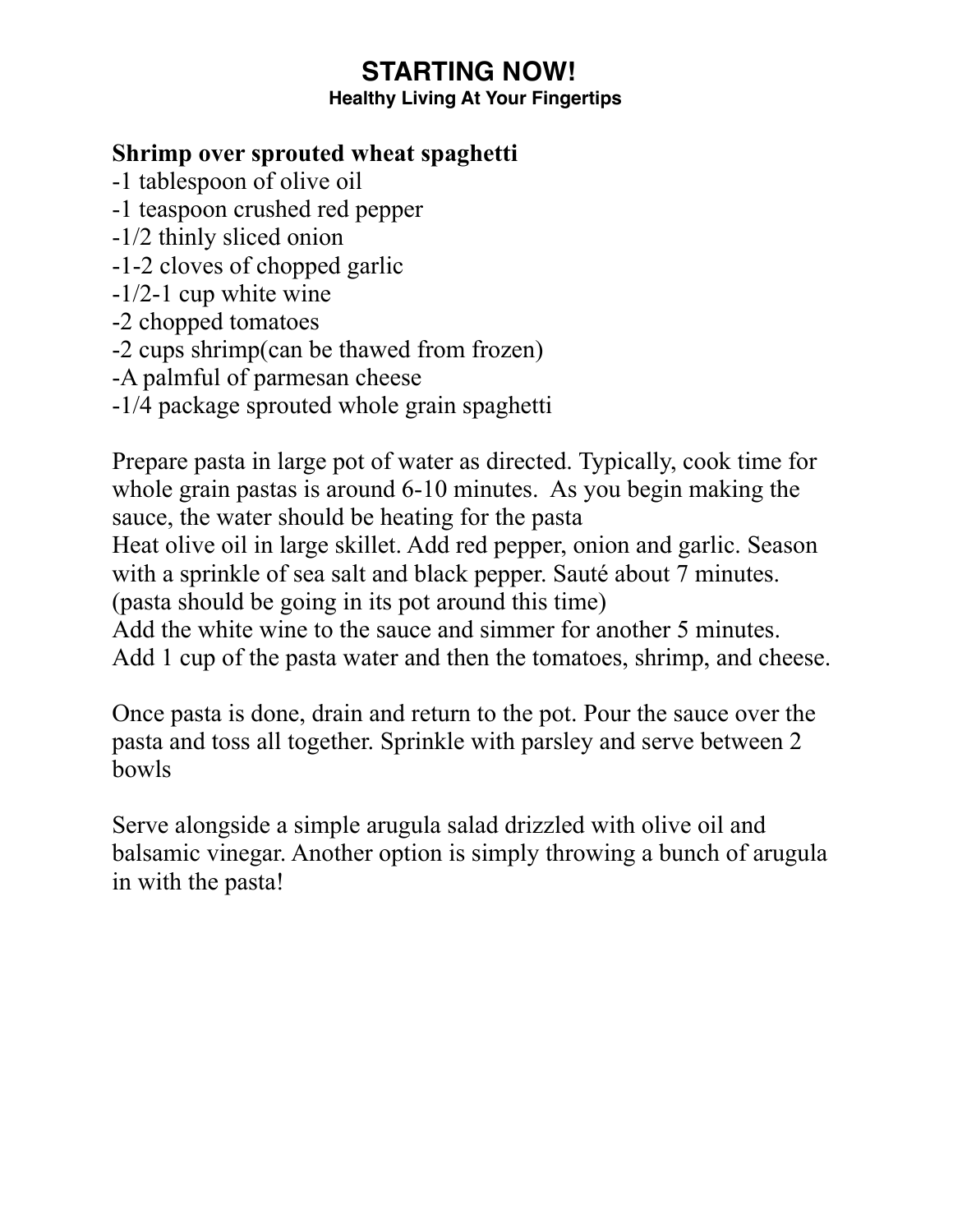**Healthy Living At Your Fingertips**

# **Turkey meatloaf with roasted broccoli (serves 4)**

- -1 lb. ground lean white turkey
- -1 beaten egg
- -1 cup all natural breadcrumbs
- -1/4 cup all natural ketchup
- -1/4 cup dijon mustard
- -1 tablespoon worcestershire sauce
- -1 tablespoon hot pepper sauce
- -2 slices turkey bacon
- -Parmesan Cheese

Pre-heat oven to 375 degrees

In a large bowl, combine the meat, egg, breadcrumbs, and the rest of ingredients except cheese. Your hands really are the best tool for this. (Just always remember to wash with soap before touching anything else) Season with sea salt and black pepper.

Next, line the counter with some parchment paper. Spread the meat mixture out into a rectangle. Sprinkle the cheese over the meat leaving about an inch border all around. Then, like a jelly roll, roll the meat until it forms a loaf and place in a baking dish. Place the 2 strips of turkey bacon on top of the meatloaf and place in the oven.

Spread broccoli out onto a baking sheet and spray with olive oil, or drizzle with regular olive oil. Sprinkle with sea salt and pepper and set aside.

After meatloaf has been cooking for about 40-45 minutes, put in broccoli and cook another 10-15 minutes.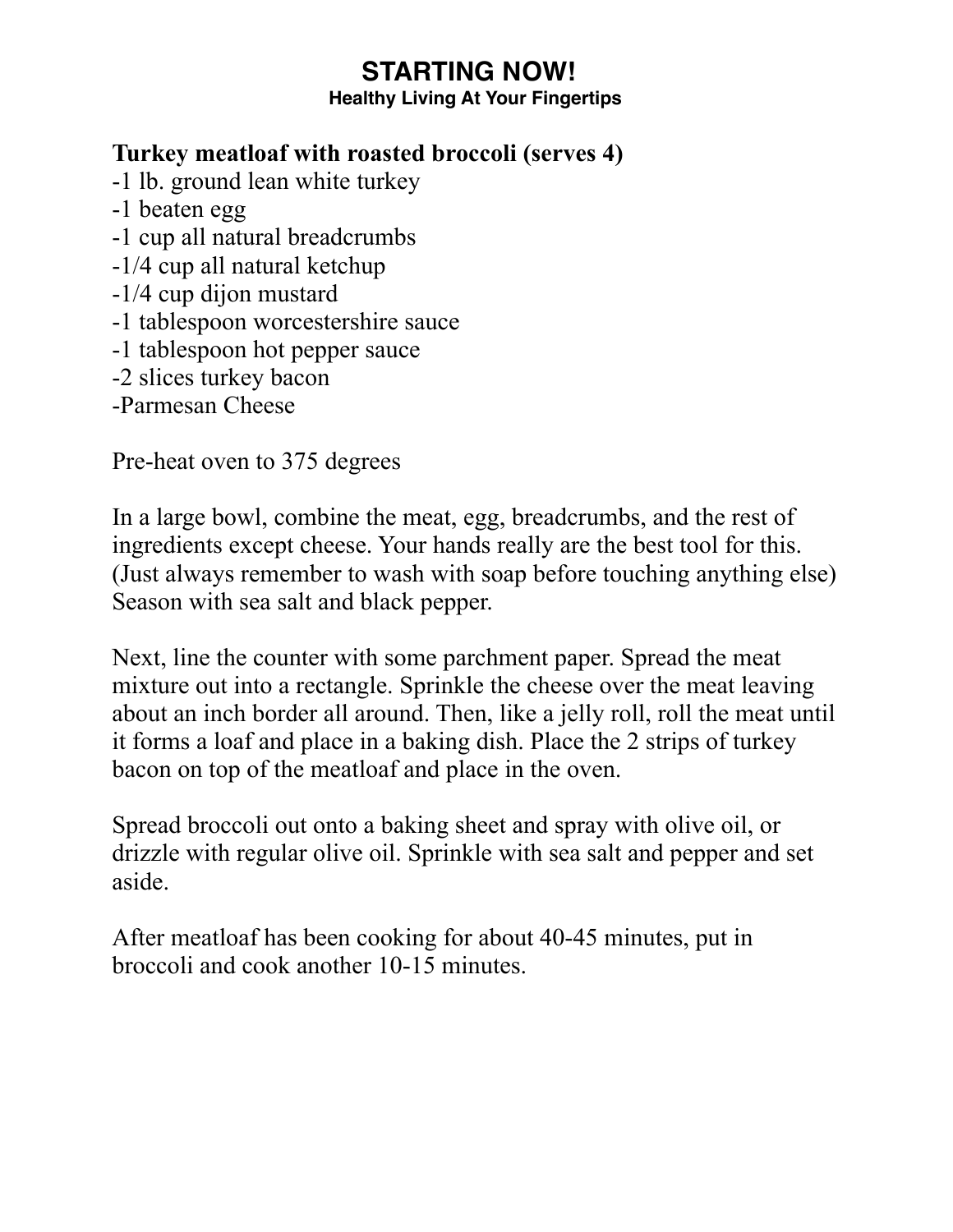**Healthy Living At Your Fingertips**

# **Egg bake**

-4 Eggs brought to almost room temp(if more liquid is desired, add egg whites)

-1/2 cup of milk

- -Parmesan cheese
- -3 slices of turkey bacon
- -1 small-med onion
- -Crushed red pepper
- -Chopped pepper-any color you like
- -One tomato diced

-Roasted asparagus(ends broken off and sprayed with olive oil, seasoned with salt and pepper)

Preheat Oven to 375 degrees

Sauté turkey bacon and cook until browned, stirring frequently for even cooking. Add onion, red pepper flakes, salt and pepper for about 5 minutes-feel free to add any spice that you like. Then add the chopped pepper and tomato and stir for another 3 minutes. Set aside and let cool for a bit.

Whisk eggs together and then add the milk, salt, pepper, and a small palmful of parmesan cheese. Next, add the onion mixture to the eggs and stir to combine. This can now be transferred to either one small pie dish or I like to divide it among 2 onion soup bowls.

Bake in the oven until the egg begins to brown on top…about 25-35 minutes for the individuals and up to 50-60 minutes for a bigger dish. Broiling the egg bake for the last 2-4 minutes is a good way to brown the top.

Serve with a side of roasted asparagus, which can go in the oven for the last 10 minutes of cooking.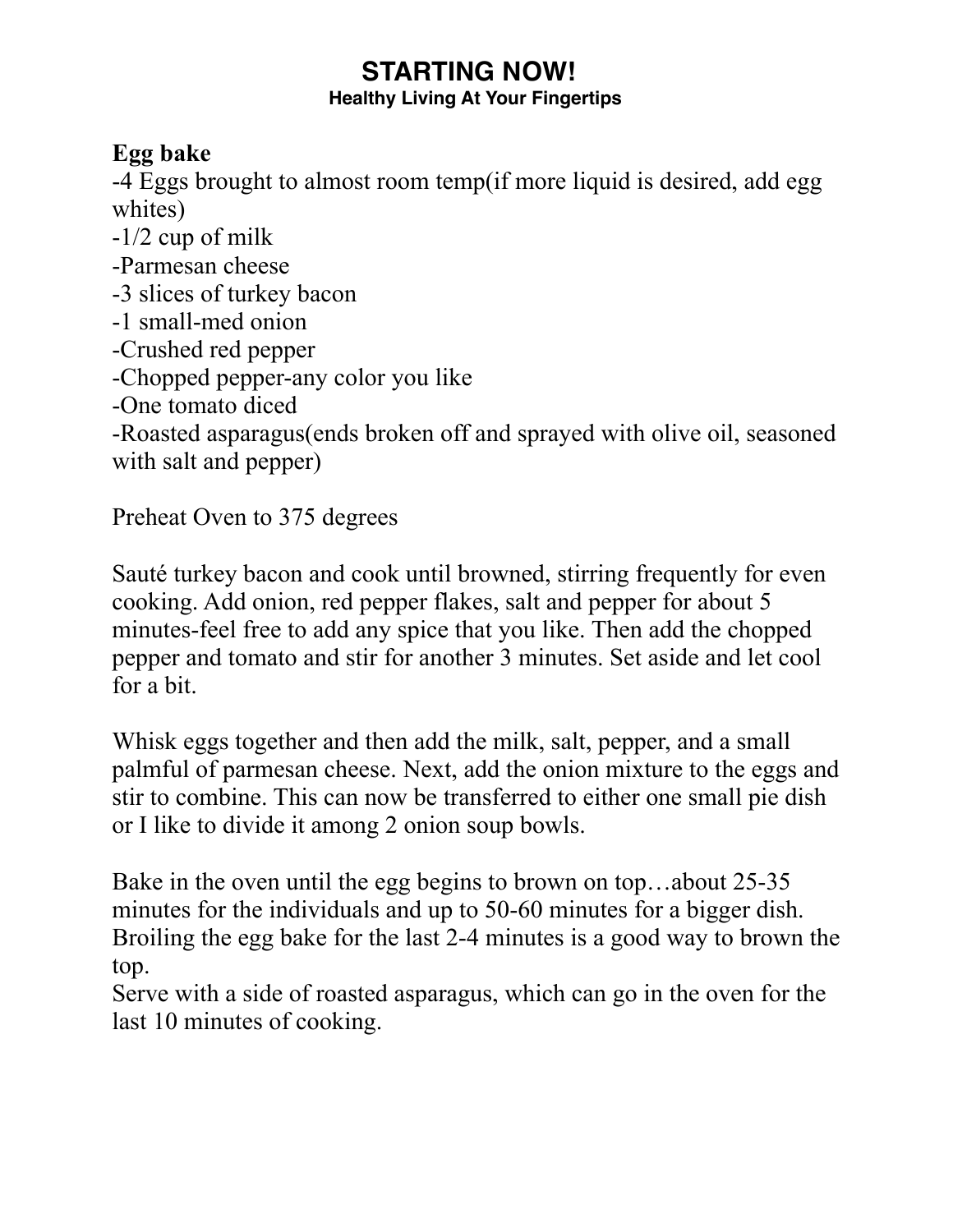#### **Healthy Living At Your Fingertips**

# **Curry scallops over brown rice with roasted brussels sprouts**

-6-8 fresh or thawed scallops cleaned and patted dry

-3-4 green onions chopped

-1/2 cup chopped cilantro

-Curry powder

-Juice of 1 lemon

-1 cup prepared brown rice (I thaw out a bag of frozen to save time) -Half bag of brussels sprouts cleaned and cut in quarters (about 10 of them)

#### Preheat oven to 375 degrees

Toss prepared brussels sprouts with 1-2 tablespoons of olive oil, sprinkle in salt, pepper, garlic powder, and some crushed red pepper for heat(optional).

These will bake for about 30 minutes…you can start the scallops about 20 minutes into the baking process. (assuming all prep work is done)

Sprinkle the Scallops with sea salt and curry powder. Use more curry for a stronger flavor

Heat 1-2 tablespoons of olive oil in pan and sauté scallops 2-3 minutes per side. Transfer to a plate.

In the same pan, add onions, cilantro, and sprinkle of salt and pepper and sauté for another few minutes. Then add the brown rice and the juice of one lemon. combine all together and toss in scallops to reheat. Serve with the side of brussels sprouts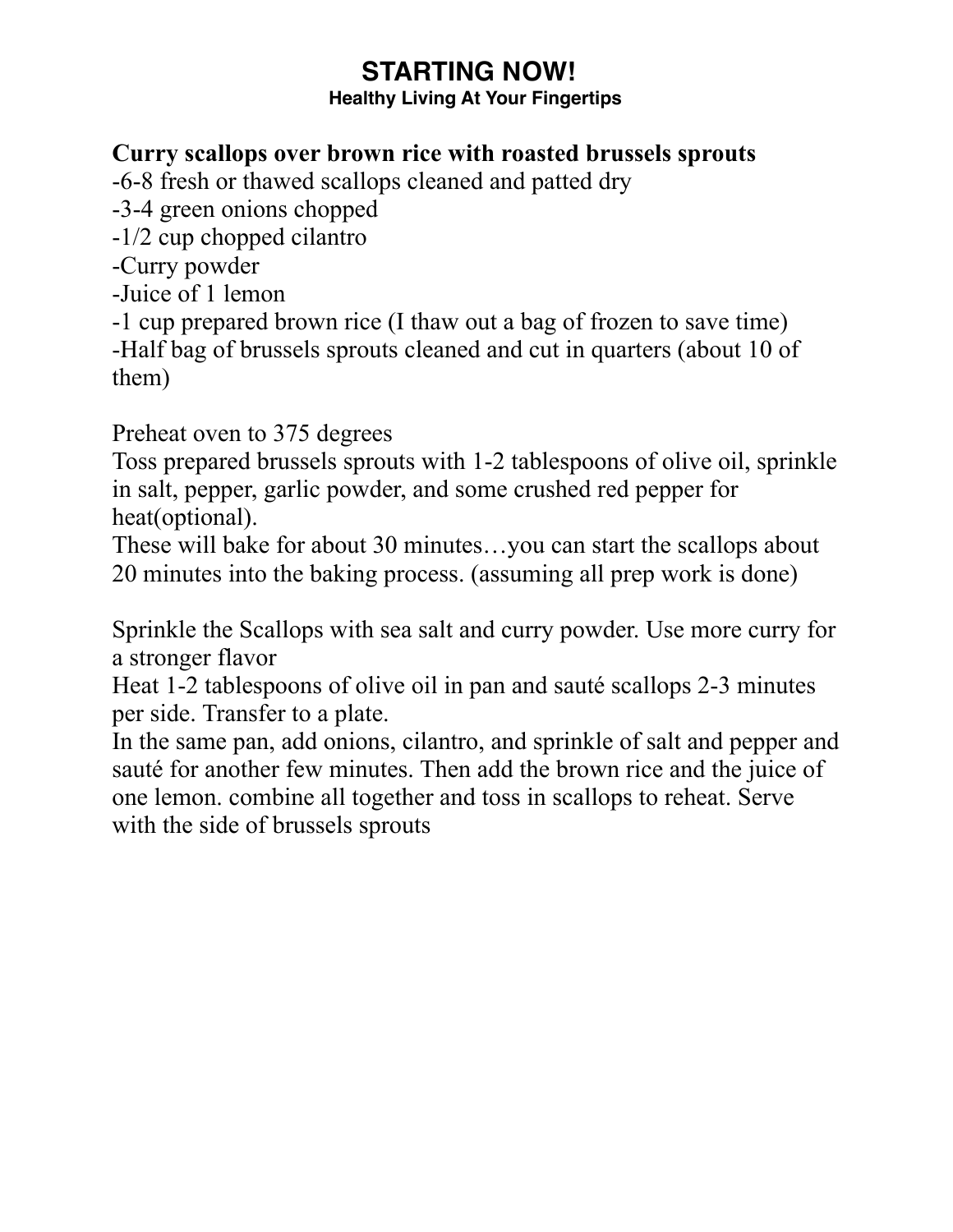#### **Snacks**

I find it helpful to add a cup of tea to my snacks

**Kind bars** (Qty:1): Look for any that have less than 10 grams of sugar

**Annie's chewy peanut granola bars** (Qty:1)

**Celery with all natural unsalted nut butter** (Qty:2-3 stalks and 2-3 tablespoons of nut butter)

**Whole grain crackers dipped in organic cottage cheese** (Qty:10-15 crackers and 1/2 cup cottage cheese) Add a few tablespoons of salsa to liven this up

**Turkey roll-ups** (Qty 5 slices and half an avocado): Cut slices of avocado and place one in a slice of turkey-top with a sprinkle of Sea Salt and forkful of salsa

**Carrots and celery dipped in all natural hummus** (Qty: 2-3tablespoons of hummus and as many carrots and/or stalks of celery as you want)

**Lara bars** (Bc these are higher in sugar, they should be consumed earlier in the day) or treated as a desert (Qty:1)

**Dry roasted (light sodium) or raw mixed nuts** (Qty: 1/4-1/2 cup)

**Apple or banana with 1-3 tablespoons of all natural nut butter** (Qty: 1 piece of fruit)

**Any veggie** I prefer snacking on carrots or sugar snap peas

**Hard boiled egg** - with a sprinkle of sea salt and black pepper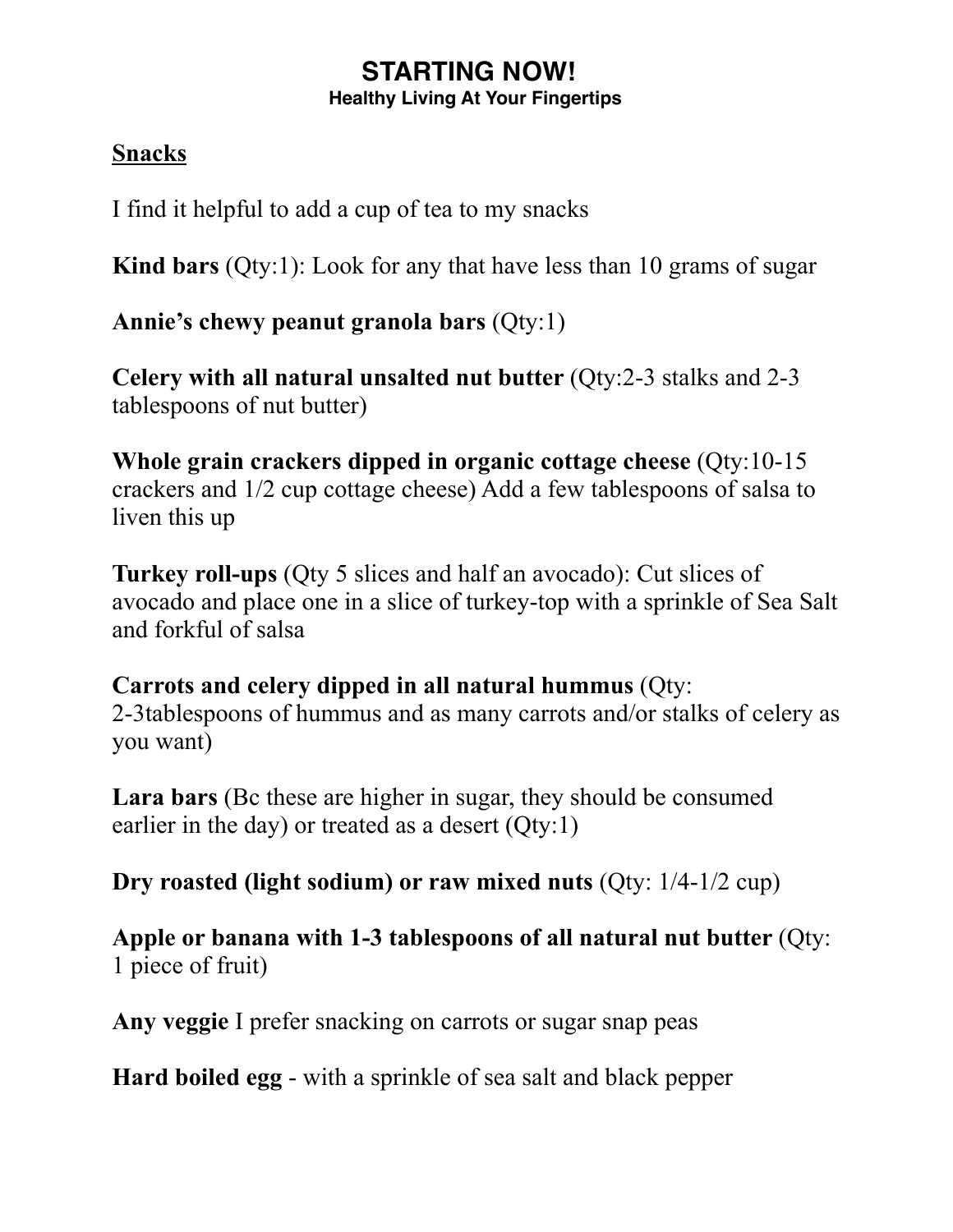**Baked snap pea crisps** Needing a greasy fix- these are delicious and satisfy that craving (Qty: 25-35 pieces)

**Low fat plain greek yogurt with all natural nut butter and honey** (Qty: 1 cup yogurt, 1 tablespoon Unsalted Nut Butter, and 1/2 tablespoon of honey-top with cinnamon)

**Granola bars** (Qty:1) Keep the sugar under 10g

**Olives** (Qty:5-10)

**Keep Seltzers on hand for oral satisfaction when hunger is not actually the issue**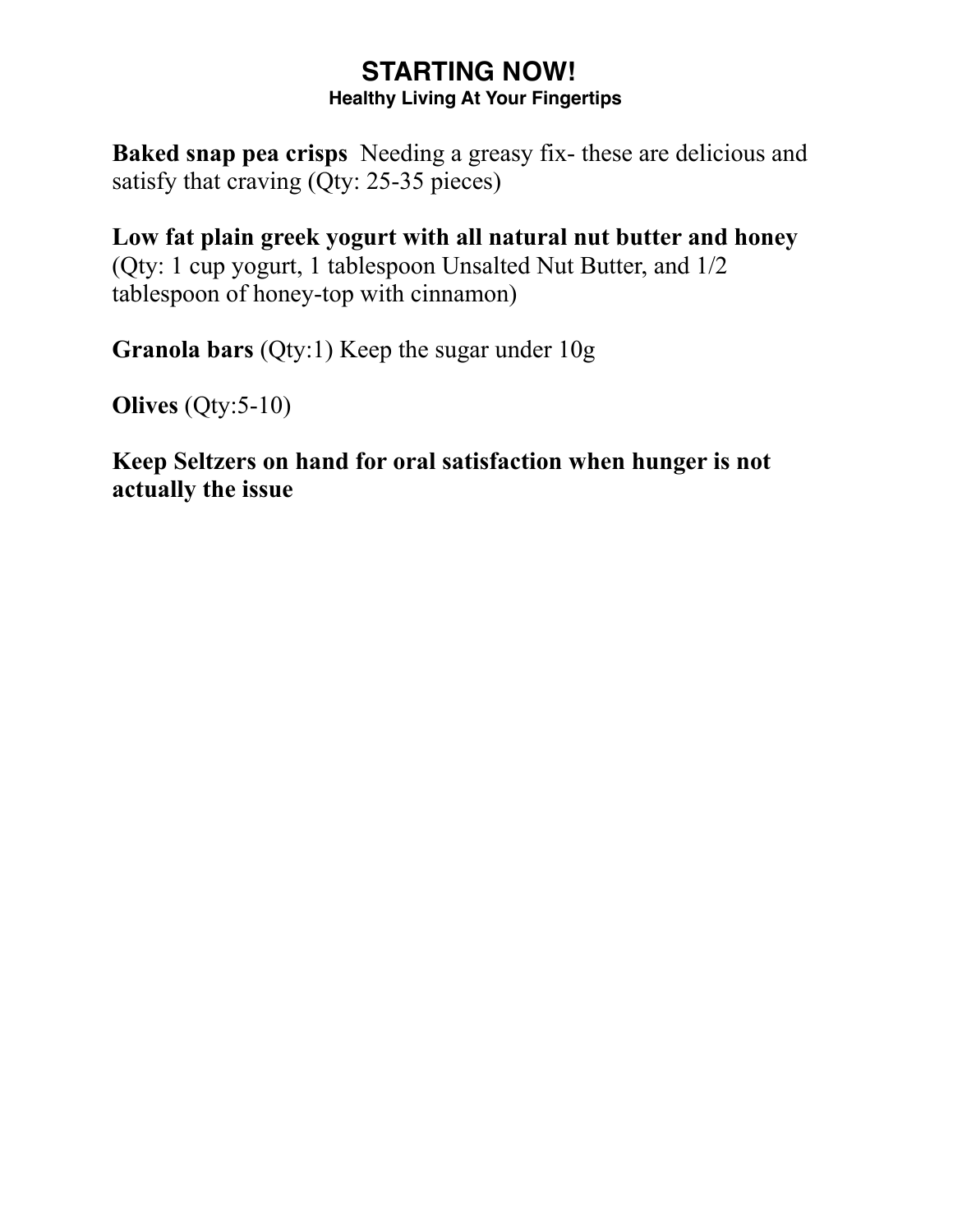**Food Alternatives** These are my favorite options. Refer to this list should you want to swap out a food from one of the meals. Just make sure you are swapping a grain for a grain, a protein for a protein, and so on…

# **Proteins:**

Chicken All natural chicken or turkey sausage Turkey bacon Fish Shrimp Beans Egg

#### **Vegetables:**

Broccoli Brussels sprouts Asparagus Kale Spinach Arugula

#### **Dairy and dairy substitutes:(Avoid skim or fat free bc of high sugar)**

Reduced fat organic milk Unsweetened soy milk Unsweetened almond milk Unsweetened rice milk Unsweetened coconut milk Cottage cheese- reduced fat Low fat yogurt- preferably Greek for the higher protein content. Cheese- stick with sharper harder cheeses such as Parmesan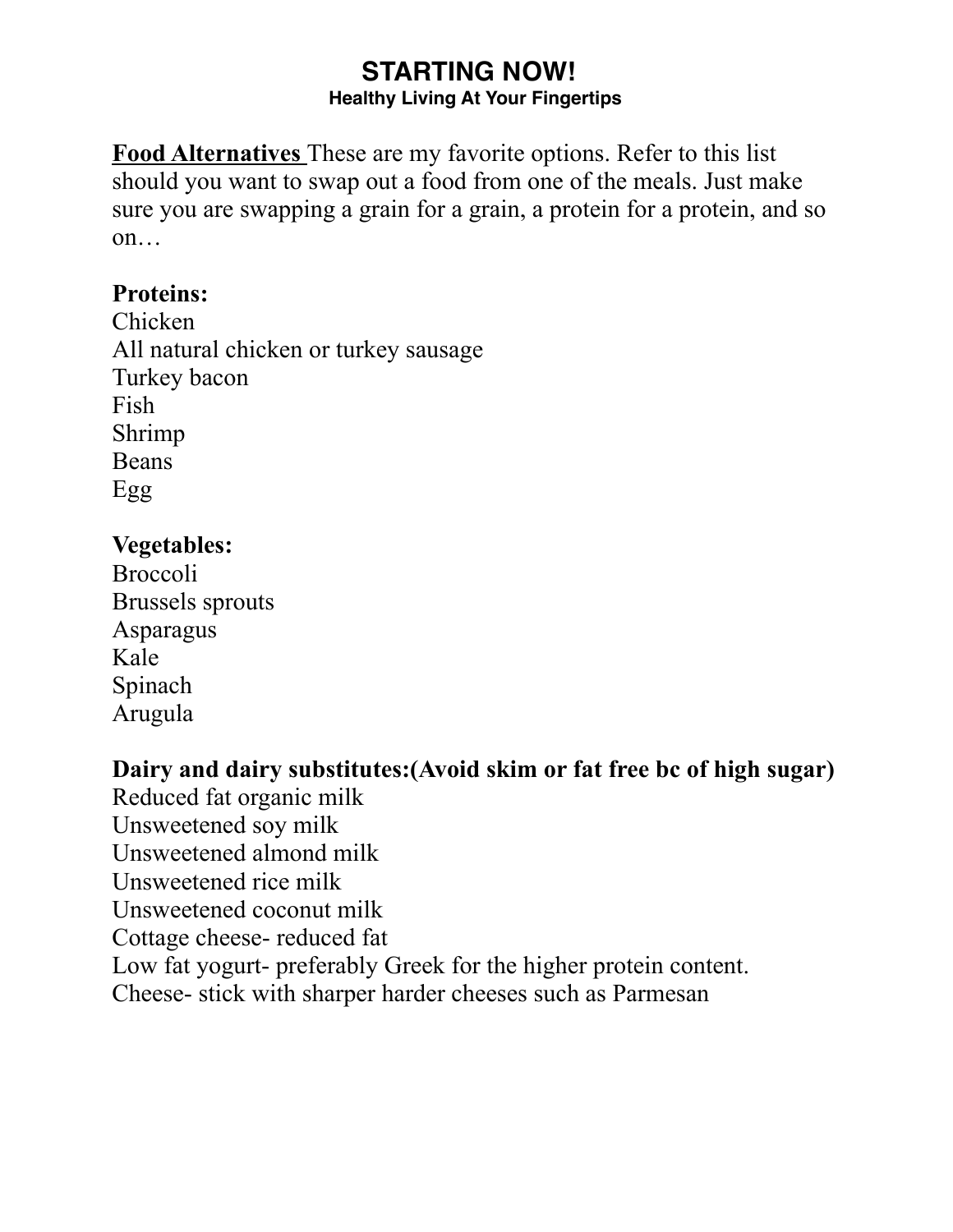**Grains:** Make sure the word "whole" is listed Sprouted whole wheat/grain breads and crackers Sprouted whole wheat/grain pasta Couscous Quinoa Brown rice Sweet potato

#### **Fruits:**

Apple Banana Grapefruit **Strawberries Blueberries** Orange

#### **Healthy Fats:**

Avocado Olive oil **Nuts** Coconut oil **Olives**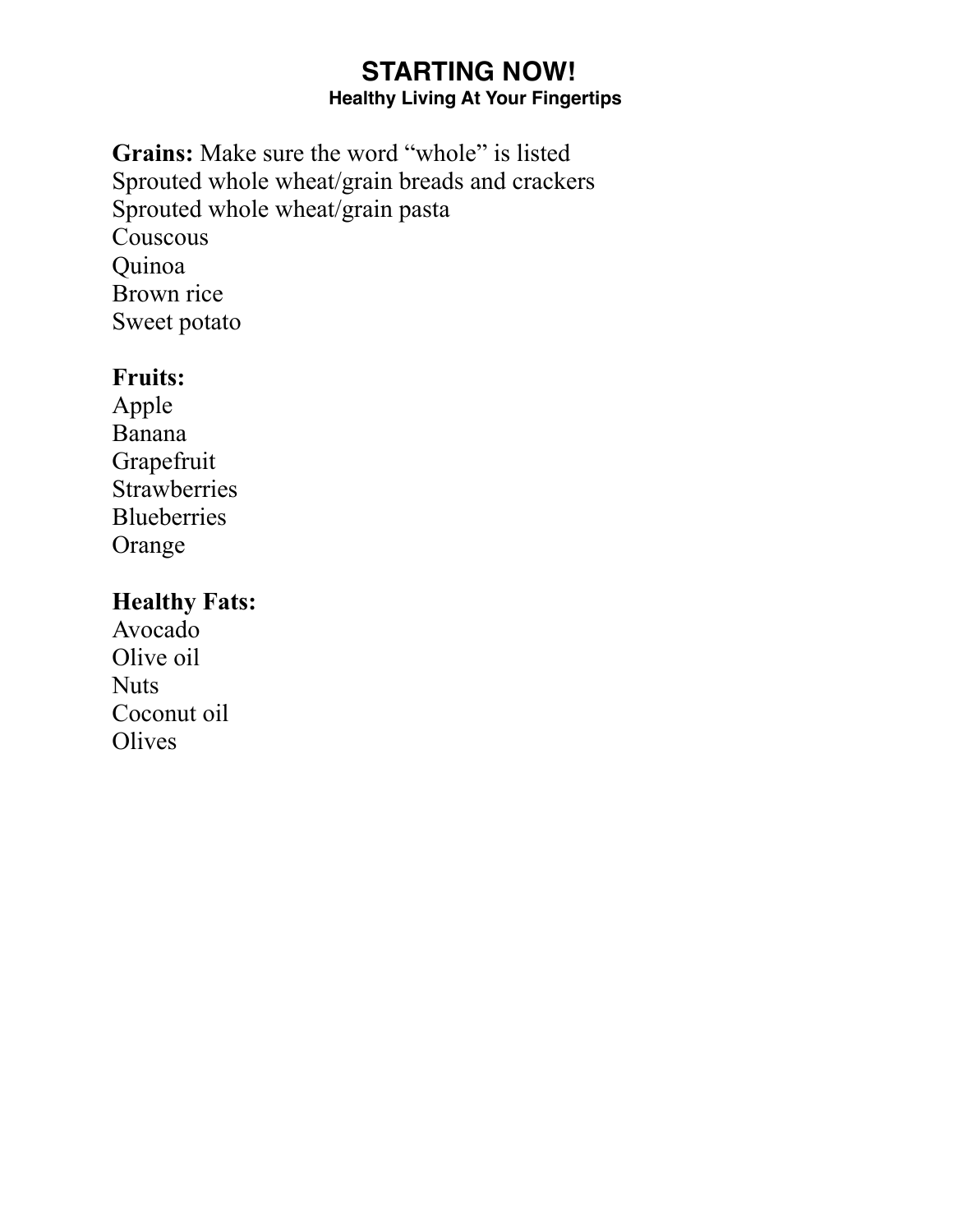#### **Notes on Exercise**

The weekly goal should be 2-3 days of strength work plus 2-3 days of hard cardio.

Form is crucial for success. One should never feel pain in their low back, knees, or neck. We've included pics, but always ask a professional if you are unsure of proper technique

Please take some time to stretch after each workout.

I suggest number of repetitions-if you could have done 5-10 more, the weight is not heavy enough. Go up in 2.5 lb. increments. If you could not even do 10 repetitions, drop down in weight.

Always go as heavy as you can, but feel free to drop down in weight for the third set if necessary

Ladies, you WILL NOT bulk up from this type of strength training, so go strong!!!!

For the "Hard Cardio" days, you should be working hard enough so that you find yourself having to open your mouth to breath in more oxygen. If you can continue to breath through your nose, you are not working hard enough! Jogging, incline speed walking, spin classes are all examples of GREAT cardio workouts! 30-60 minutes!!

If you are following the journal correctly, not eating before a workout should NEVER be an issue. On the "Hard Cardio" days, you need at least a banana with a protein/fat before the workout. Finish the breakfast within an hour of completing your exercise. However, if it is a "Strength Day", a more substantial breakfast is mandatory.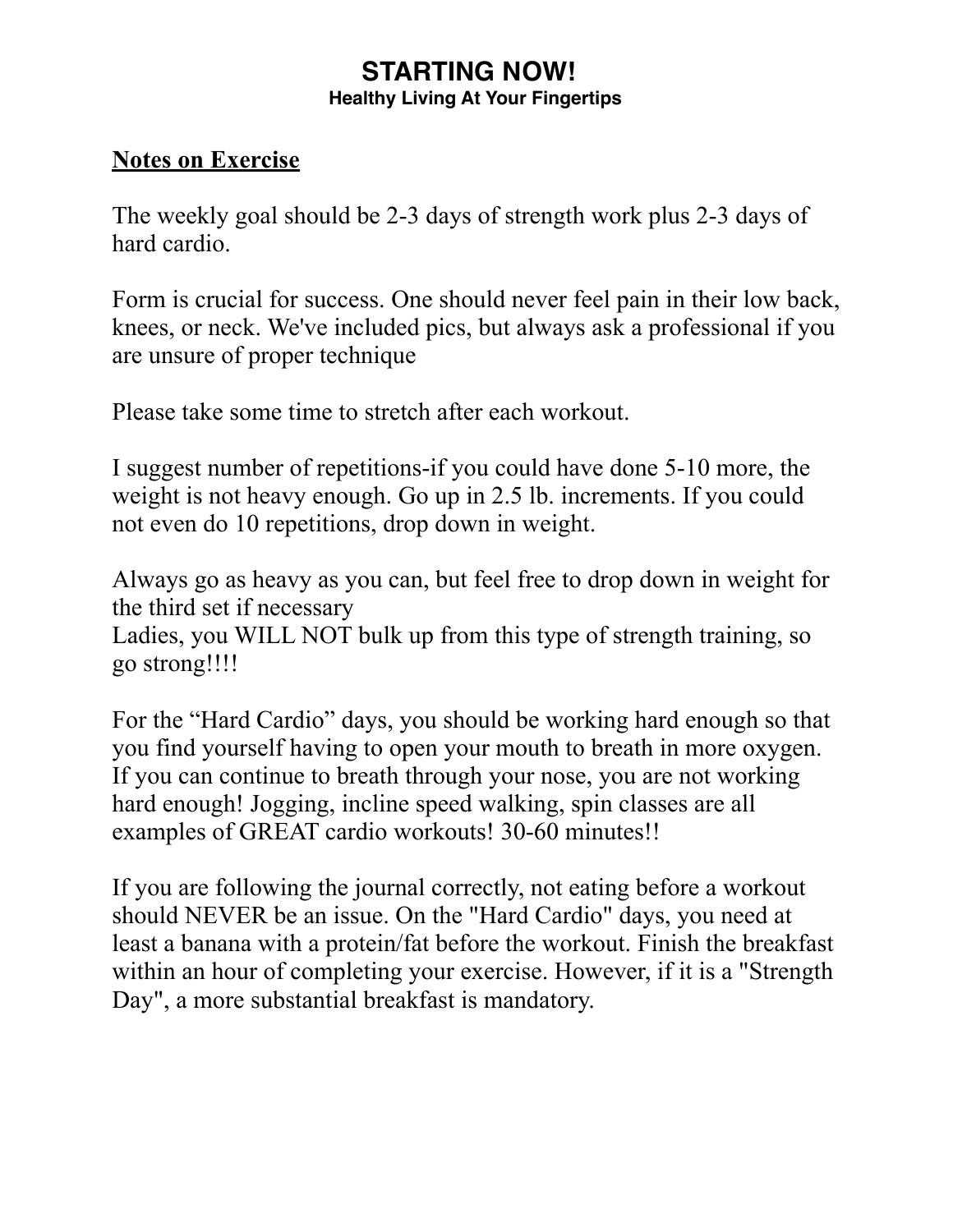In the list of workouts, some can be done at the gym, some at home, and some outside. Pick what works for you! I have also included a couple "short" workouts when pressed for time. Make sure you put the energy into EVERY workout!

*Whenever* there are less than 4 flights, TAKE THE STAIRS!

DRINK WATER!!

Always make sure you have a good starting stance.

- -Feet hip distance apart
- -Shoulders pulled back and down
- -Stomach held tight
- -Knees soft

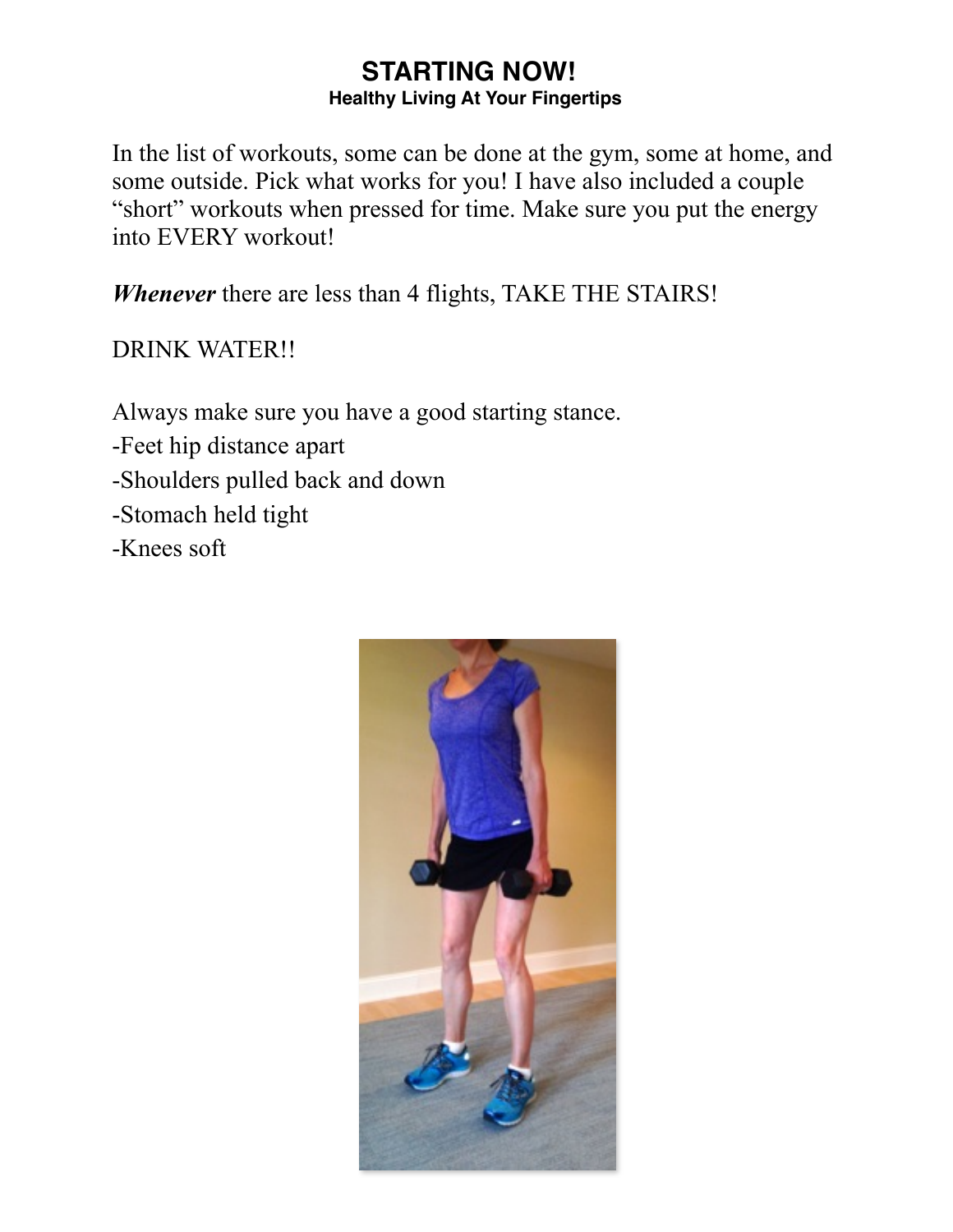**Healthy Living At Your Fingertips**

# **Workout #1: Gym This workout meant to be done at a quicker pace**

Jog or walk on a steep incline: 5-10 minutes

Bicep curls with 10 lb. free weights-15 repetitions Full sit-ups- with feet anchored only if needed ie: you feel it in your back otherwise -15 repetitions followed by 15 crunches REPEAT ABOVE 2 MORE TIMES

Weighted squats- either machine leg press or holding 15 lb. weights in each hand - 20 repetitions Bicycle crunches for 50 REPEAT ABOVE 2 MORE TIMES

Tricep extensions on machine or with free weights: 7.5-10 lb. —20 repetitions Ballet squats holding 20-30 lb. weight-20 repetitions 20-30 second forearm plank REPEAT ABOVE 2 MORE TIMES

Jog or walk on a steep incline: 5-10 minutes

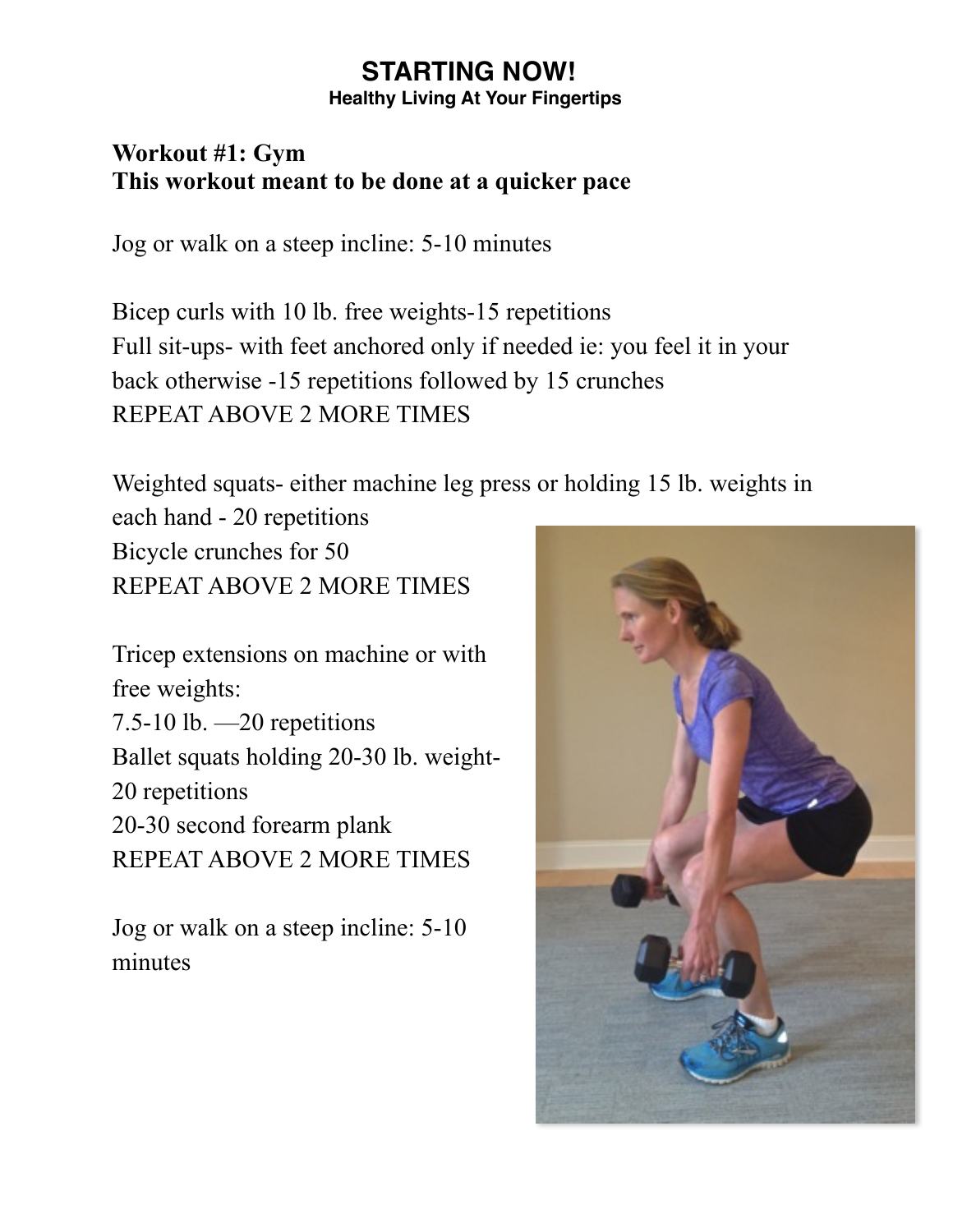**Healthy Living At Your Fingertips**

# **Workout #2: Cardio weighted workout**

Warm up on elliptical: 10 min

Using 7.5 lb. weights: 10 bicep curls/10 squats back to back 3 times

Forearm plank for 20-30 seconds followed by 20 crunches back to back 3 times

Cardio machine: (any) 5 minutes

Using 7.5-10 lb. weights:



Ballet squats with one foot up on bosu ball- 15 on either side followed by 15 ballet squats with heels up on outside of bosu ball Followed by 15 ballet squats on floor

30 bicycle crunches 20 second side forearm plank- both sides 30 bicycle crunches

Using 5 lb. weights: 15 tricep kick backs, after 15th, turn hands up to CEILING and pulse for 15 10 squats holding weights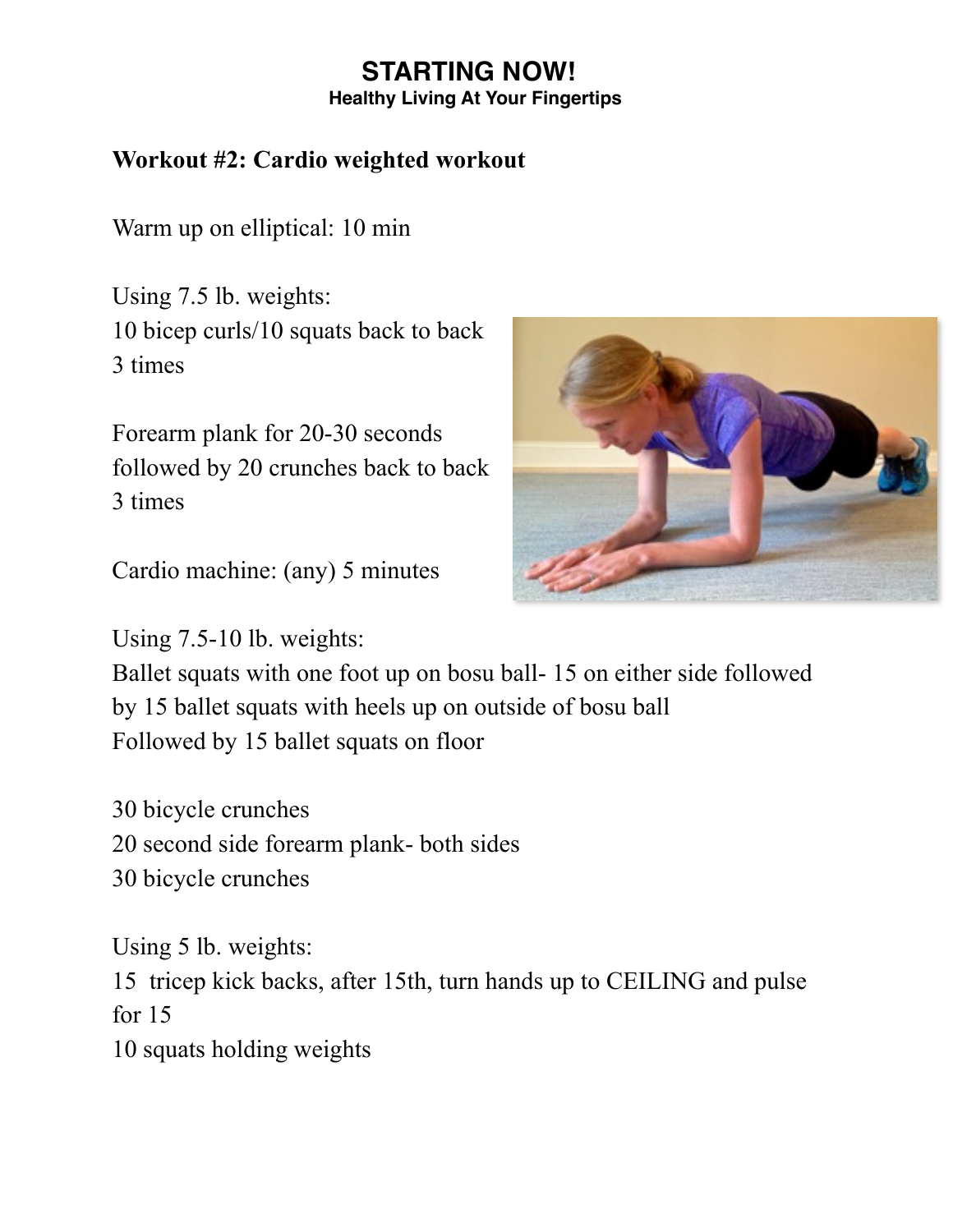15 tricep kickbacks, after 15th, turn palms towards FLOOR, and do 15 pulses

10 squats holding weights 15 final tricep kickbacks 10 squats holding weights

Forearm plank 20 seconds 20 crunches REPEAT ABOVE ABDOMINAL SETS 2 MORE TIMES



Holding 5 lb. weights:

Feet hip distance apart with weights at shoulders: squat down and then stand and press over head stretching all the way up- repeat 20-30 times

Cardio: 5-10 minutes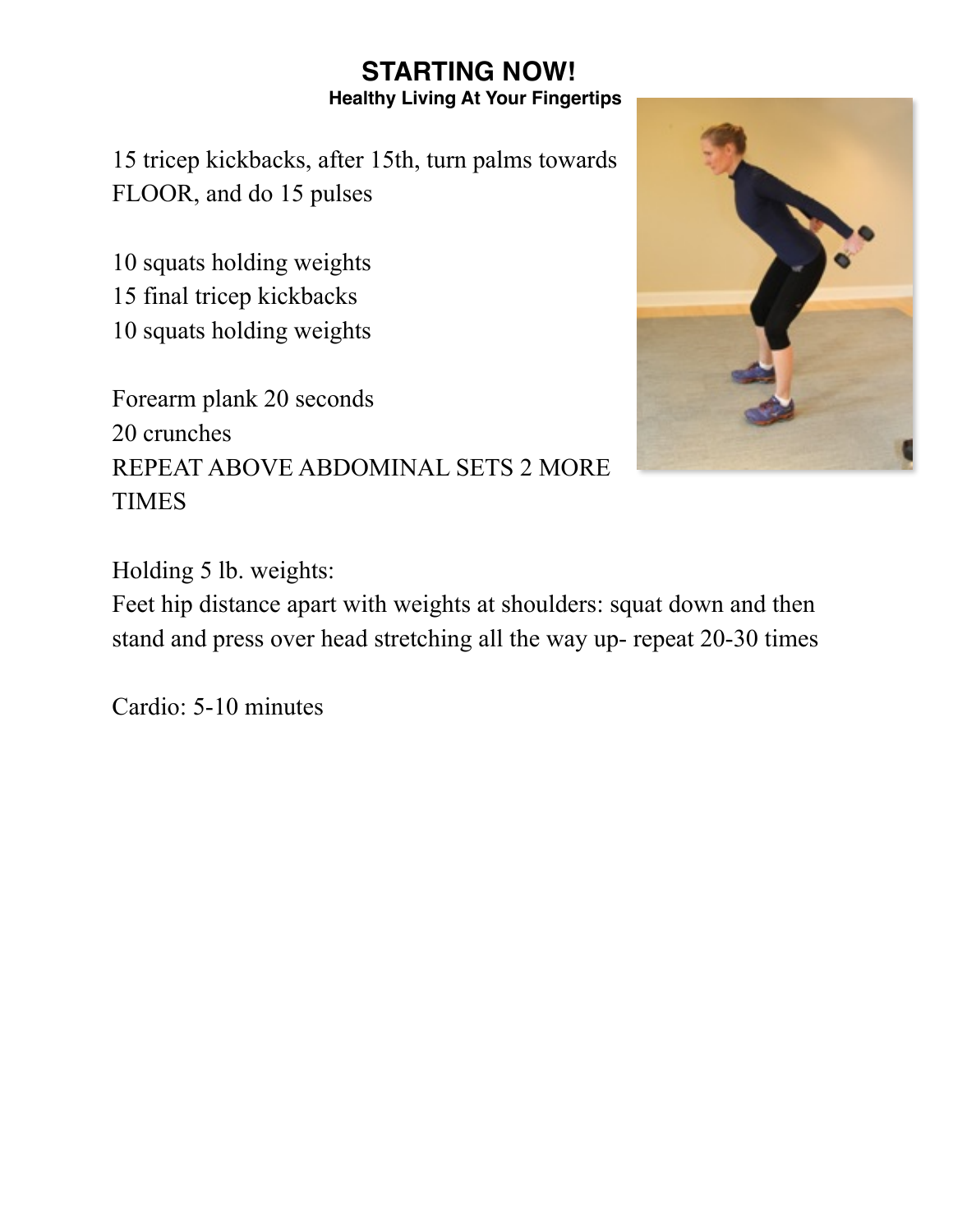**Healthy Living At Your Fingertips**

#### **Workout #3: Home with weights or gym**

Warm up on elliptical or treadmill: 10 minutes

45 bicep curls with 7.5 lb. free weights(take a 5 second break if needed) 45 squats holding those 7.5 lb. weights. 45 second forearm plank REPEAT ABOVE

10 minutes fast cardio- jogging 6.0-6.5 mph or hill walking at 8% incline at 3.6-4.0mph

45 push-ups on knees with 5 second break when needed 45 ballet squats holding 10 lb. weights in each hand 100 bicycle crunches REPEAT ABOVE

10 minutes fast cardio- same as before

3-5 minute cool down with stretching.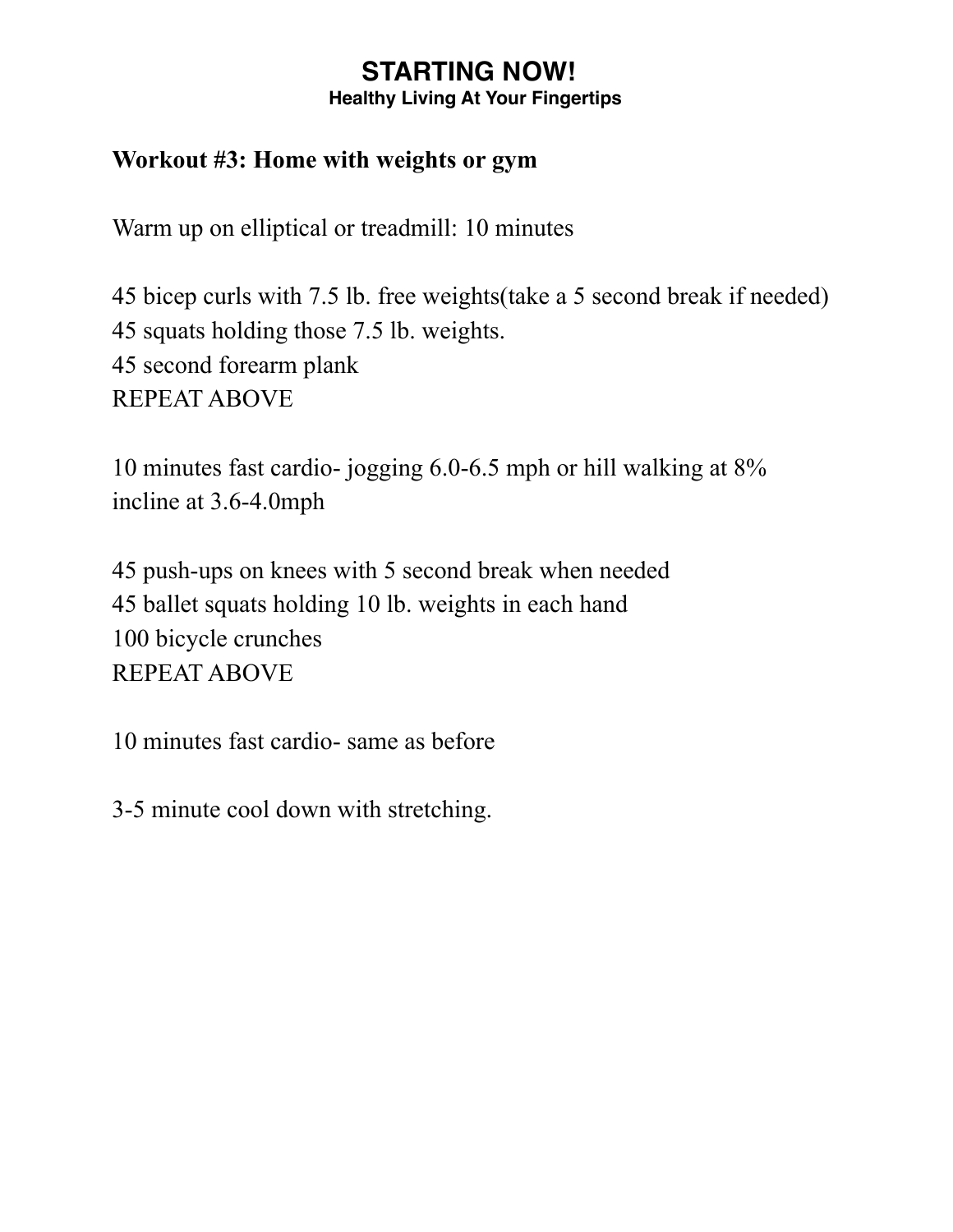**Healthy Living At Your Fingertips**

#### **Workout #4: 20/30/40/50**

Warm up: 10 minutes on cardio machine

20 bicep curls: 7.5-10 lb. free weights 30 crunches 40 squats holding the 7.5-10 lb. weights 50 second forearm plank REPEAT ABOVE 2 MORE TIMES

20 reverse lunges on both sides 30 tricep extensions-either rope or kick backs: 20-35 lb with rope or 5-7.5 lb. with free weights 40 ballet squats pulses holding the 5-7.5 lb. weights 50 second side plank on both sides REPEAT ABOVE 2 MORE TIMES

Cardio/cool down: 10-15 minutes

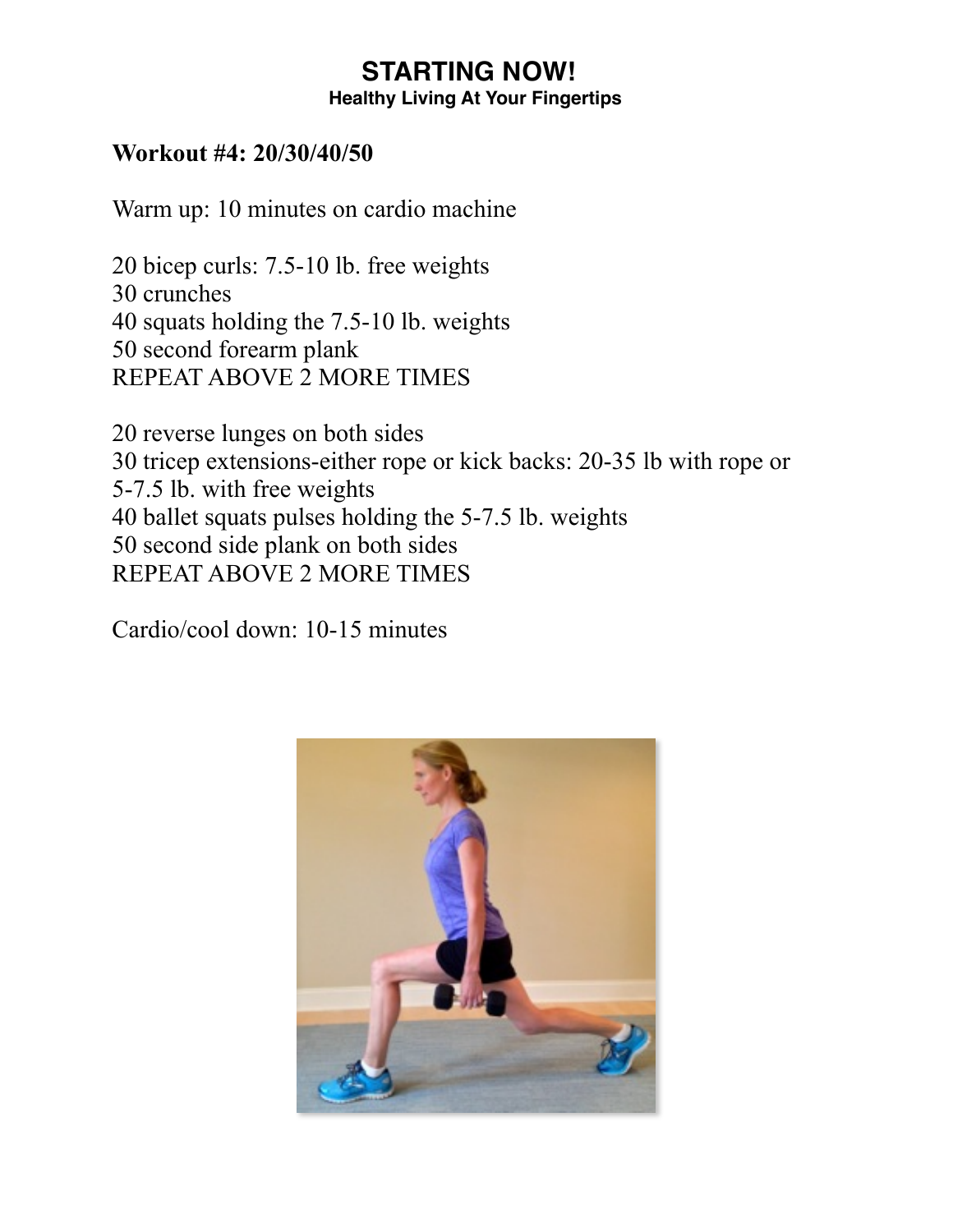**Healthy Living At Your Fingertips**

#### **Workout #5: Under 30 minute workout at home**

Jog in place for 30 seconds

20 Jumping Jacks 15 Pushups- knees or toes- (try for full ones) REPEAT ABOVE 2 MORE TIMES

20 Jump Squats 30-45 second Forearm Plank REPEAT ABOVE 2 MORE TIMES

15 Reverse Lunges on each leg 30-45 second Full Plank REPEAT ABOVE 2 MORE TIMES



20 Reverse Plank Tricep dips 30 Crunches w/knees bent and hands behind your head with your elbows **WIDE** REPEAT ABOVE 2 MORE TIMES

20 Ballet Squats 20-30 second side forearm plank on both sides REPEAT ABOVE 2 MORE TIMES

Jog in place for 1 minute while doing kick boxing punches

10 Deep squats as cool down while taking deep breaths and bringing your arms up and over your head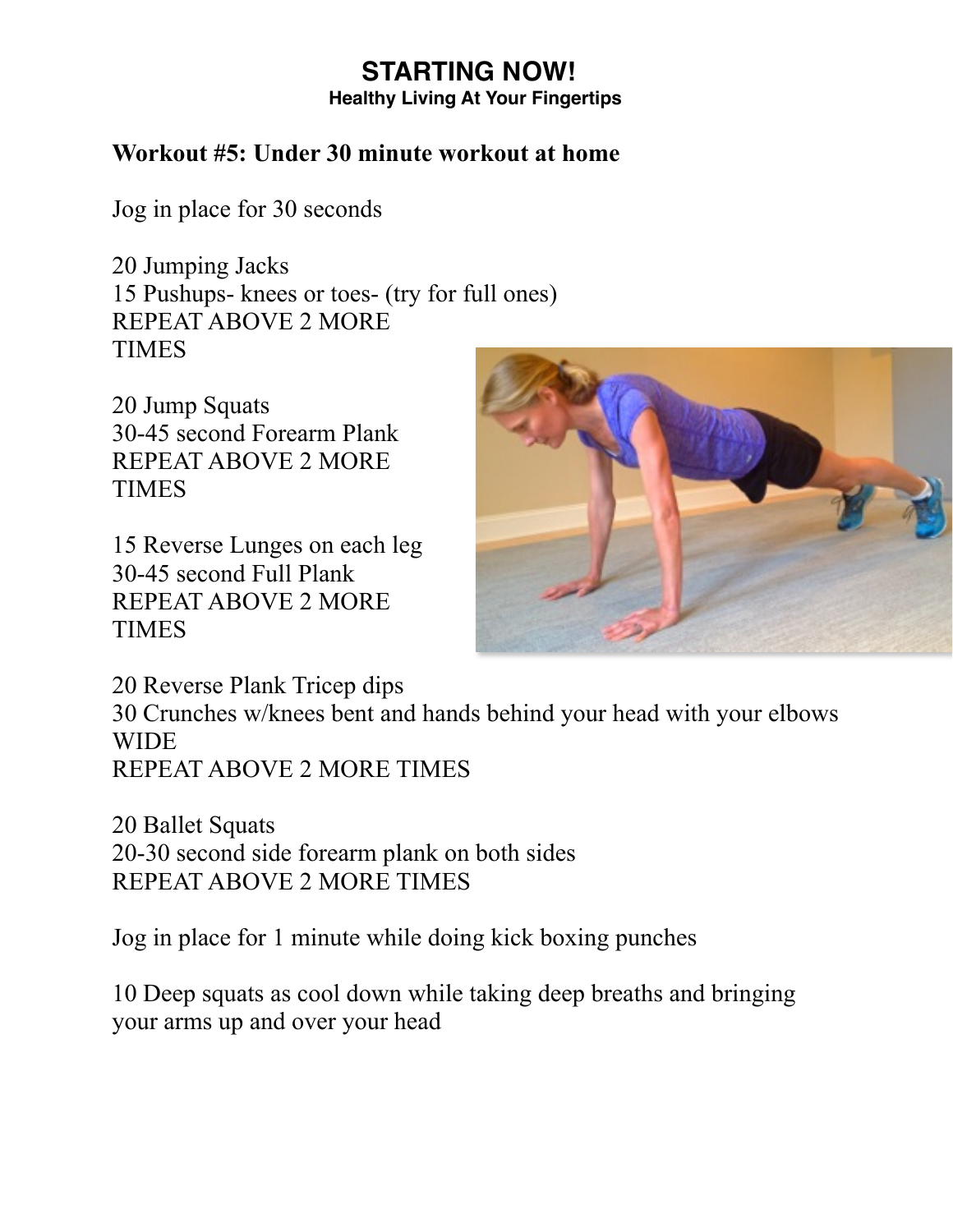#### **Workout #6: Gym**

Warm up on Elliptical or treadmill: 10 minutes

Chest Press machine: 15 repetitions (the weight should be heavy enough that you are fatigued by repetition 15)

20 knee tucks on physio ball from plank position. Feet on ball, hands on floor-pulling knees into chest while keeping core very tight

30 Crunches on physio ball with feet propped up on bench REPEAT ABOVE 2 MORE TIMES

Cardio: 5 minutes

Leg Press Machine: 15 repetitions with heavy weight (should be fatigued by 15) 15 Standing Lunges holding a 10-15 lb. free weight in each hand Plank with feet on physio ball-15 reverse leg lifts on each side 20 side crunches over physio ball on each

side

REPEAT ABOVE 2 MORE TIMES

Cardio: 20-30 Minutes





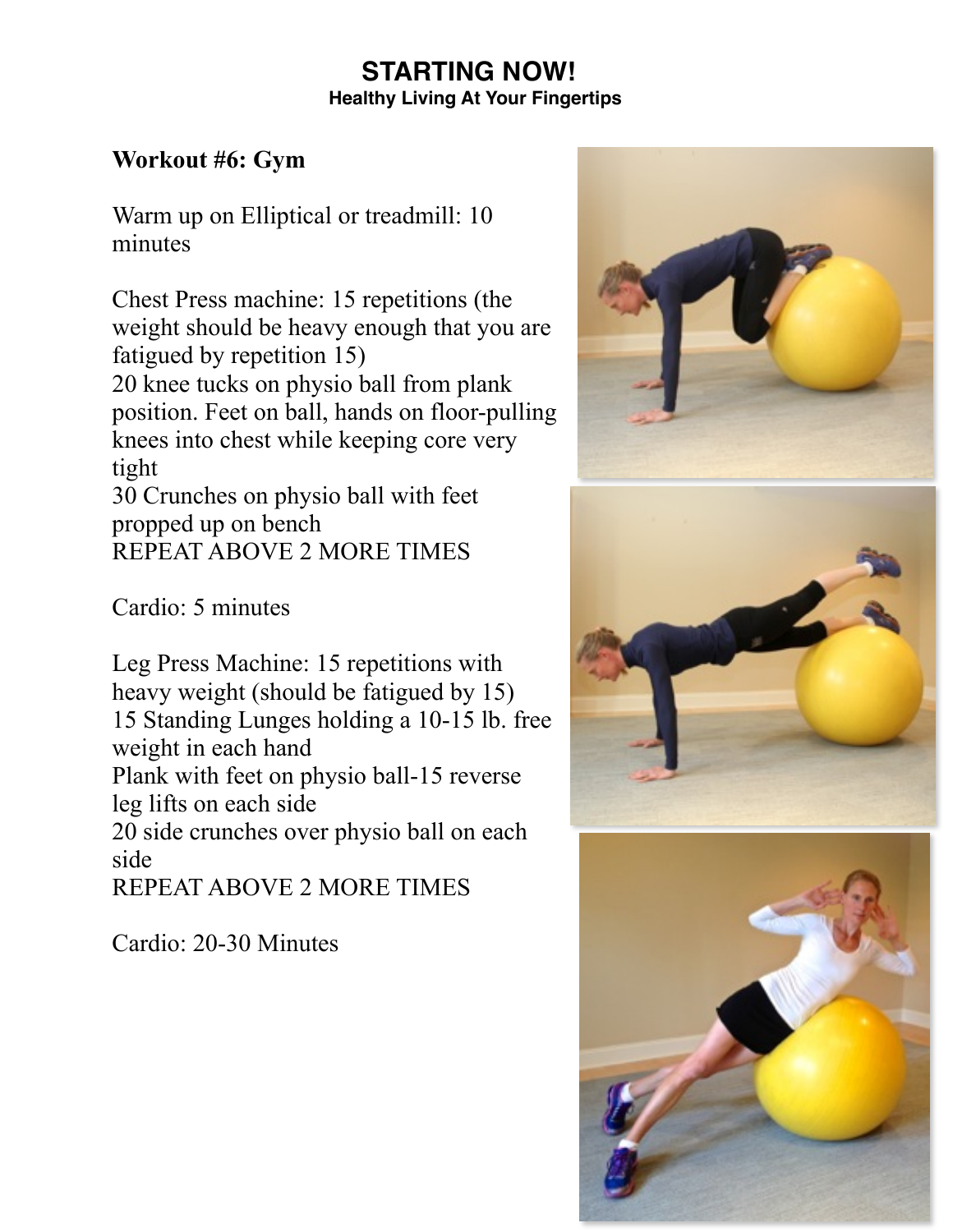**Healthy Living At Your Fingertips**

#### **Workout #7: Gym**

Warm up 10 minutes on elliptical or treadmill

15 Assisted Pull ups 15 Leg Extensions 15 Pushups 15 leg curls 30 crunches REPEAT ABOVE 2 MORE TIMES

Cardio:5 minutes

15 Tricep pushdown on cable machine 15 Inner thigh presses on machine 15 Bicep curls with cable machine or free weights 15 Outer thigh presses on machine 30 second side forearm plank on both sides REPEAT ABOVE 2 MORE TIMES

Cardio: 10 minutes

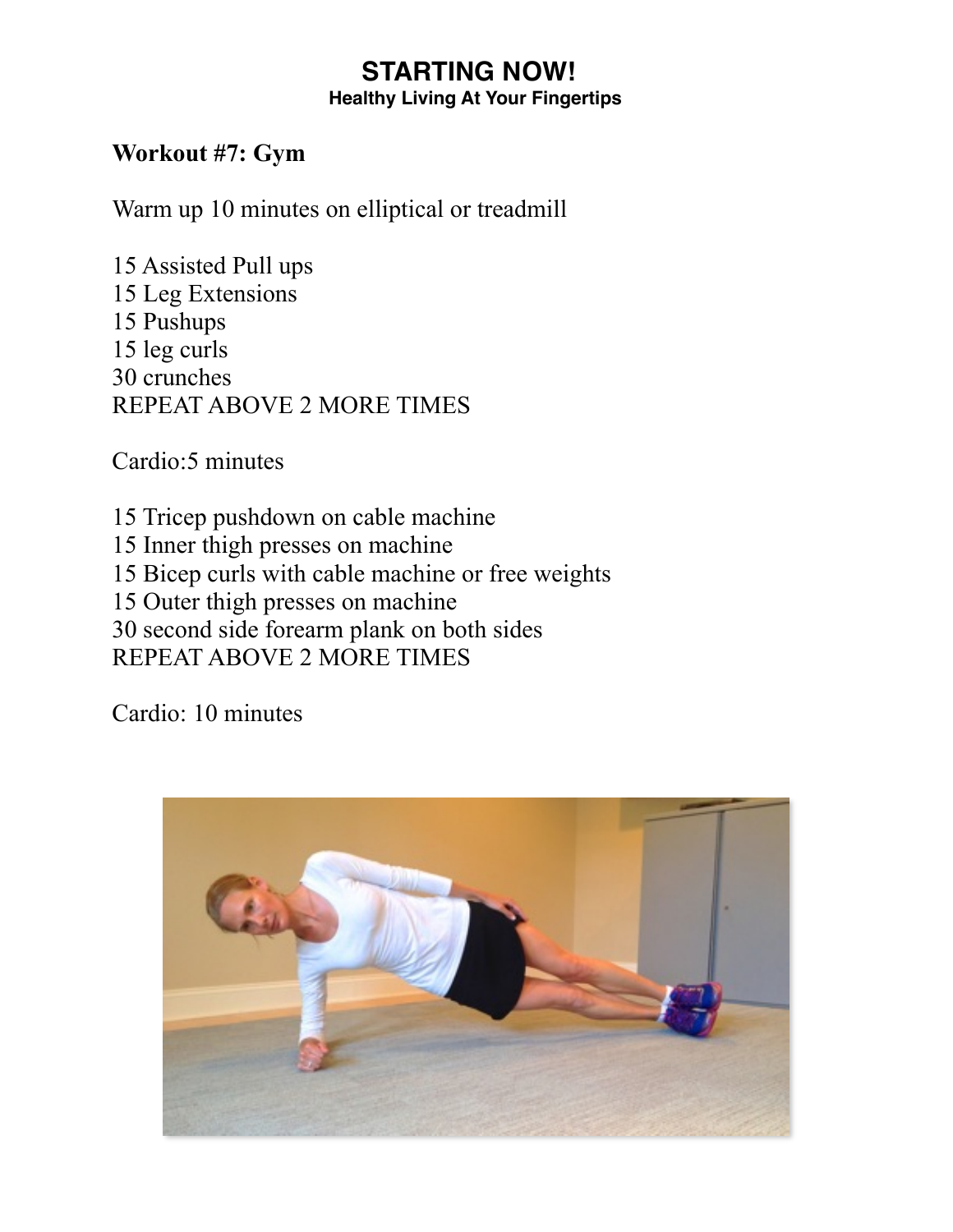#### **Workout #8: Gym**

Warm up on Elliptical: 10 minutes

Chest Press machine- 15-30 lbs. - 15 repetitions Pushups with feet on physio Ball - 15 repetitions Knee tucks on physio ball - 15 repetitions Crunches on physio ball - 30 repetitions REPEAT THE ABOVE 2 MORE TIMES

Leg Press Machine- 50-100 lbs.- 15 repetitions followed by 10 pulses in the down position Dead lifts on bosu ball: Holding 10-15 lb. free

weights in each hand - 15 repetitions Dead lifts Standing on Floor - 5-10 repetitions Side Crunches over the bosu ball or small physio Ball - 20 on each side

Forearm Plank on bosu or small physio ball: 20-30 second hold

REPEAT THE ABOVE 2 MORE TIMES

Tricep extensions over head with the Rope-10-20 lbs - 15 repetitions Jump squats - 15 repetitions REPEAT THE ABOVE 2 MORE TIMES

20 minute cardio burst: jog outside, treadmill hill, or elliptical

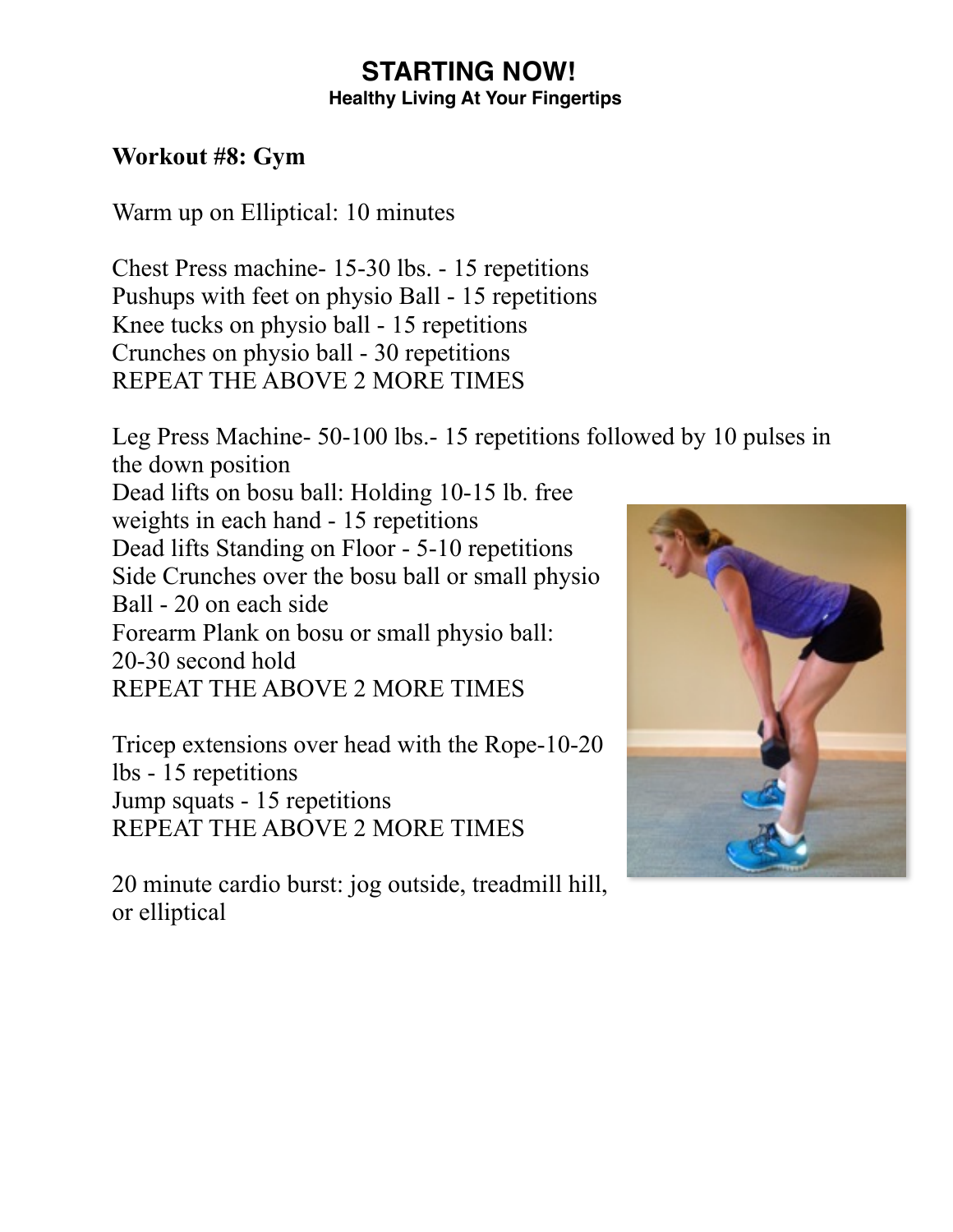**Healthy Living At Your Fingertips**

#### **Workout #9: Gym**

10 minute treadmill hill

20 jumping jacks 15 chest flies with cables REPEAT ABOVE 2 MORE TIMES

20 seconds jogging in place 15 one leg dead lifts on each side(be sure to square off your hips) REPEAT ABOVE 2 MORE TIMES

20 jump squats 15 tricep pushdowns with cables REPEAT ABOVE 2 MORE TIMES

30 Crunches on a bosu ball or small physio ball 30 second forearm plank on that ball REPEAT ABOVE 2 MORE TIMES

20 seconds jogging in place 15 Inner thigh squeeze on machine REPEAT ABOVE 2 MORE TIMES

Side plank on bench-20 repetitions of a hip dip on each side Decline bench abdominal twists- 20 on each side REPEAT ABOVE 2 MORE TIMES

Treadmill: 10 minute hill plus 1-5 minute cool down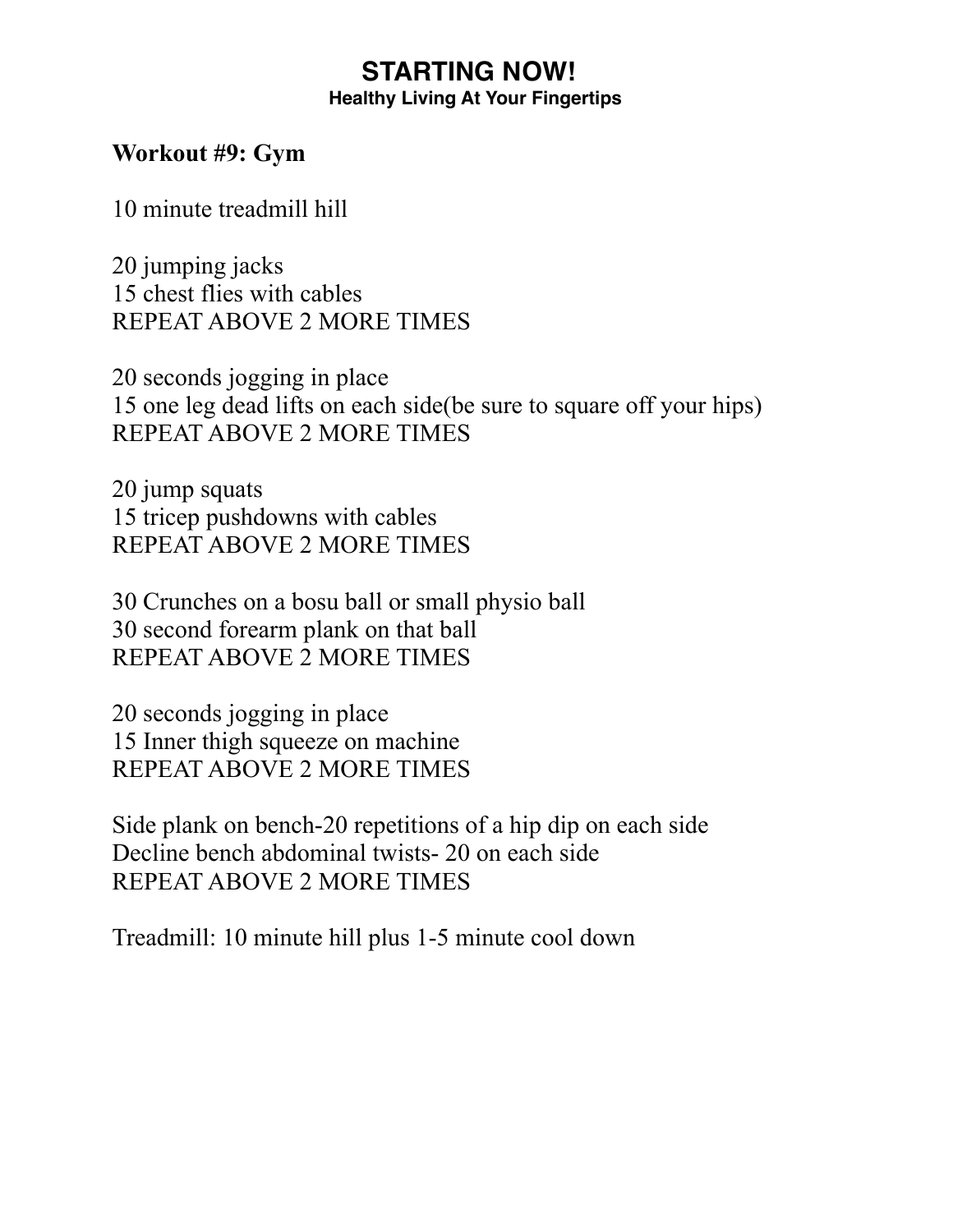**Healthy Living At Your Fingertips**

#### **Workout #10: Quick outside workout**

This is a great one if you have a long driveway to use-If it is a long stretch of road or park, that is fine as well. If you can get to a hill to use, even better to do all these things up and down a hill.

Warmup: jog or speed walk down and up the driveway

jog down the driveway and do 20 squats Sprint back up and do 15 pushups

Side shuffles down the driveway and do 20 jump squats sprint back up and do 15 pushups

Side shuffle in the other direction down the driveway and do 15 reverse lunges on both legs sprint back up and do 15 pushups

Walking lunges down the driveway and do 20 ballet squats sprint back up and do 15 pushups

Jog down the driveway and do 20 ballet jump squats sprint back up and do 15 pushups

15 final jump squats legs coming in an out 15 final pushups

Walk down and up the driveway to cool down taking deep breaths